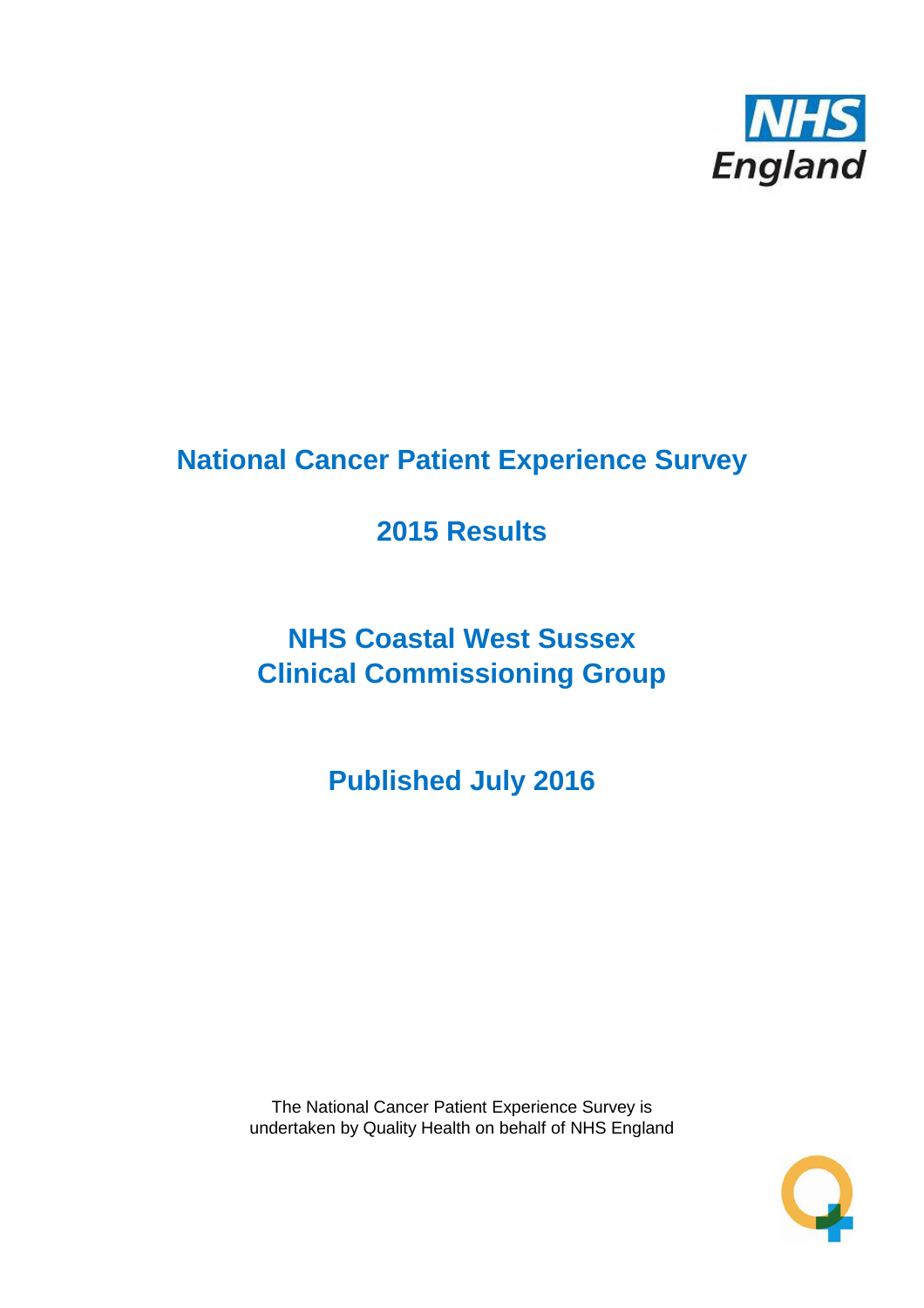## **Introduction**

The National Cancer Patient Experience Survey 2015 is the fifth iteration of the survey first undertaken in 2010. It has been designed to monitor national progress on cancer care; to provide information to drive local quality improvements; to assist commissioners and providers of cancer care; and to inform the work of the various charities and stakeholder groups supporting cancer patients.

The survey was overseen by a national Cancer Patient Experience Advisory Group. This Advisory Group set the principles and objectives of the survey programme and guided questionnaire development.

The survey was commissioned and managed by NHS England. The survey provider, Quality Health, is responsible for designing, running and analysing the survey.

Full national results and other reports are available at www.ncpes.co.uk

Further details on the survey methodology and changes to the 2015 survey can be found in the Annex. Note that a number of significant changes were made to the 2015 survey so caution should be taken in directly comparing data from the 2015 survey to the findings of the previous CPES surveys. No comparisons with previous surveys are presented in this report.

### **This report**

The report shows how this CCG scored for each question in the survey, compared with national results. It is aimed at helping individual CCGs to understand their performance and identify areas for local improvement.

Note that responses for questions with 1-20 respondents have been suppressed. This is to protect patient confidentiality and because uncertainty around the result is too great.

### **Data tables**

The data tables presented in this report show the following for each question:

- **Column 1** shows the number of respondents to this question
- **Column 2** shows the unadjusted 2015 score for this CCG
- **Column 3** shows the case-mix adjusted 2015 score for this CCG
- **Column 4** shows the lower limit of the expected range of scores for this CCG (the top of the pale blue section on the Comparability chart - see below)
- **Column 5** shows the upper limit of the expected range of scores for this CCG (the bottom of the dark blue section on the Comparability chart - see below)
- **Column 6** shows the National Average score for this question.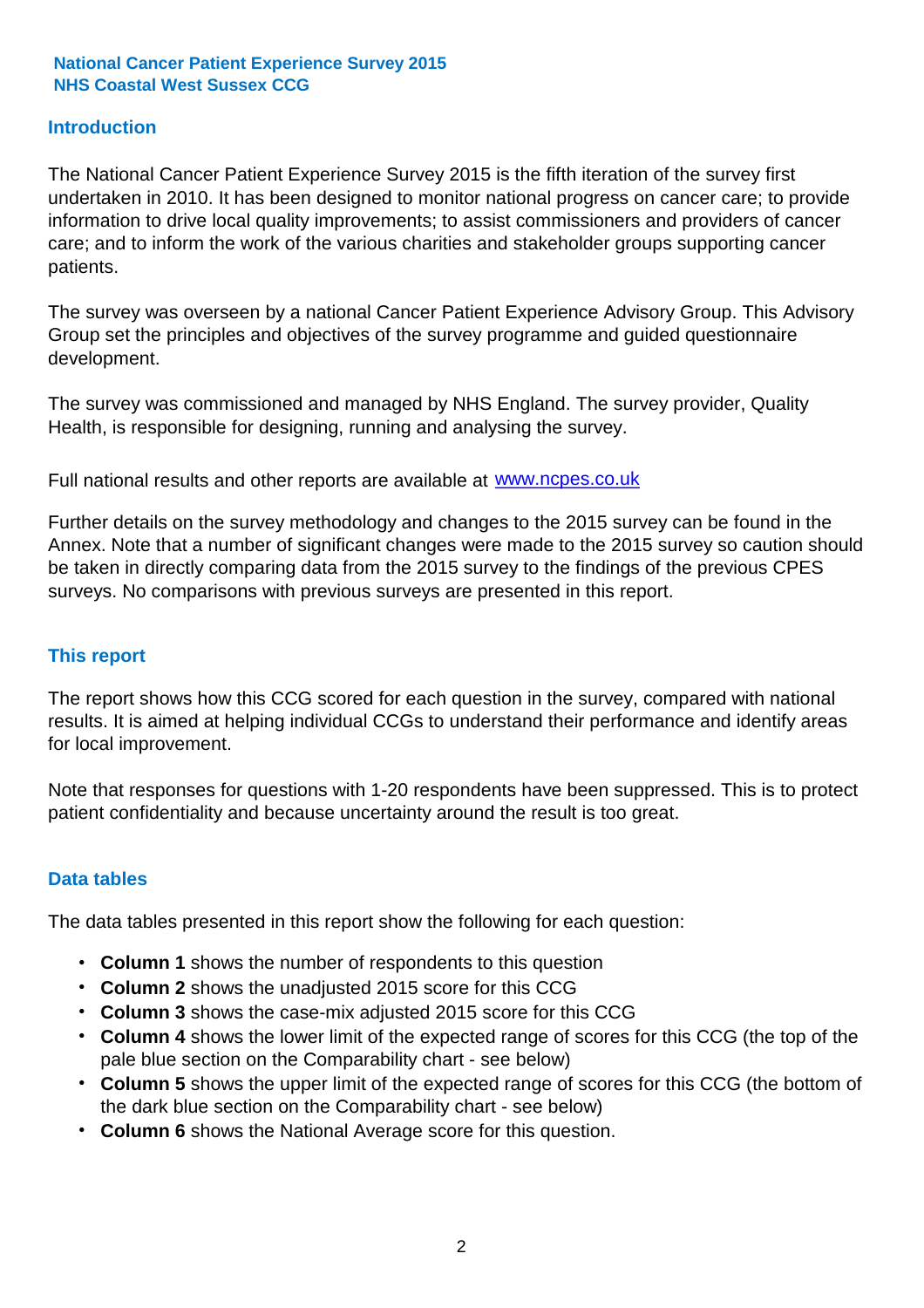Results for individual response options are presented in the detailed data tables **WWW.ncpes.co.uk** Confidence Intervals for unadjusted and case-mix adjusted data are provided in these tables.

Expected ranges and 95% Confidence Intervals highlight the uncertainty around the results. The size of the expected ranges and confidence intervals will be different for each question, and depends on the number of respondents and the range of their responses.

For further details on case-mix adjustment and the scoring methodology used, please refer to the Annex.

## **Comparability charts**

For the 2015 survey, we have adopted the CQC standard for reporting comparative performance, based on calculation of "expected ranges". This means that CCGs will be flagged as outliers only if there is statistical evidence that their scores deviate (positively or negatively) from the range of scores that would be expected for CCGs of the same size.

The Comparability charts in this report show a bar with these expected ranges (in grey), higher than expected (in dark blue), and lower than expected (in pale blue). A black dot represents the actual score of this CCG.

The same colour convention has been used in Column 3 of the Data tables.

For further details on expected ranges, please refer to the technical document at **www.ncpes.co.uk** 

### **Tumour group tables**

The final set of tables in this report show the scores for each question for each of the 13 tumour groups, with a comparative national score for that tumour group.

These breakdowns are intended as additional information for CCGs to understand the differences between the experiences of patients with different types of cancer. The numbers are generally relatively small and may not be statistically significant. They should therefore be treated with some caution.

### **Notes on specific questions**

Question 5 in the survey has not been scored. However, the unscored data is useful and has been published alongside the other results in this report. This question asked respondents to "tick all that apply". The results show all of the responses given including where respondents chose two or more options.

Questions used to direct respondents to different parts of the survey (questions 4, 17, 24, 27, 40, 43, 46) and other demographic and information questions are not reported.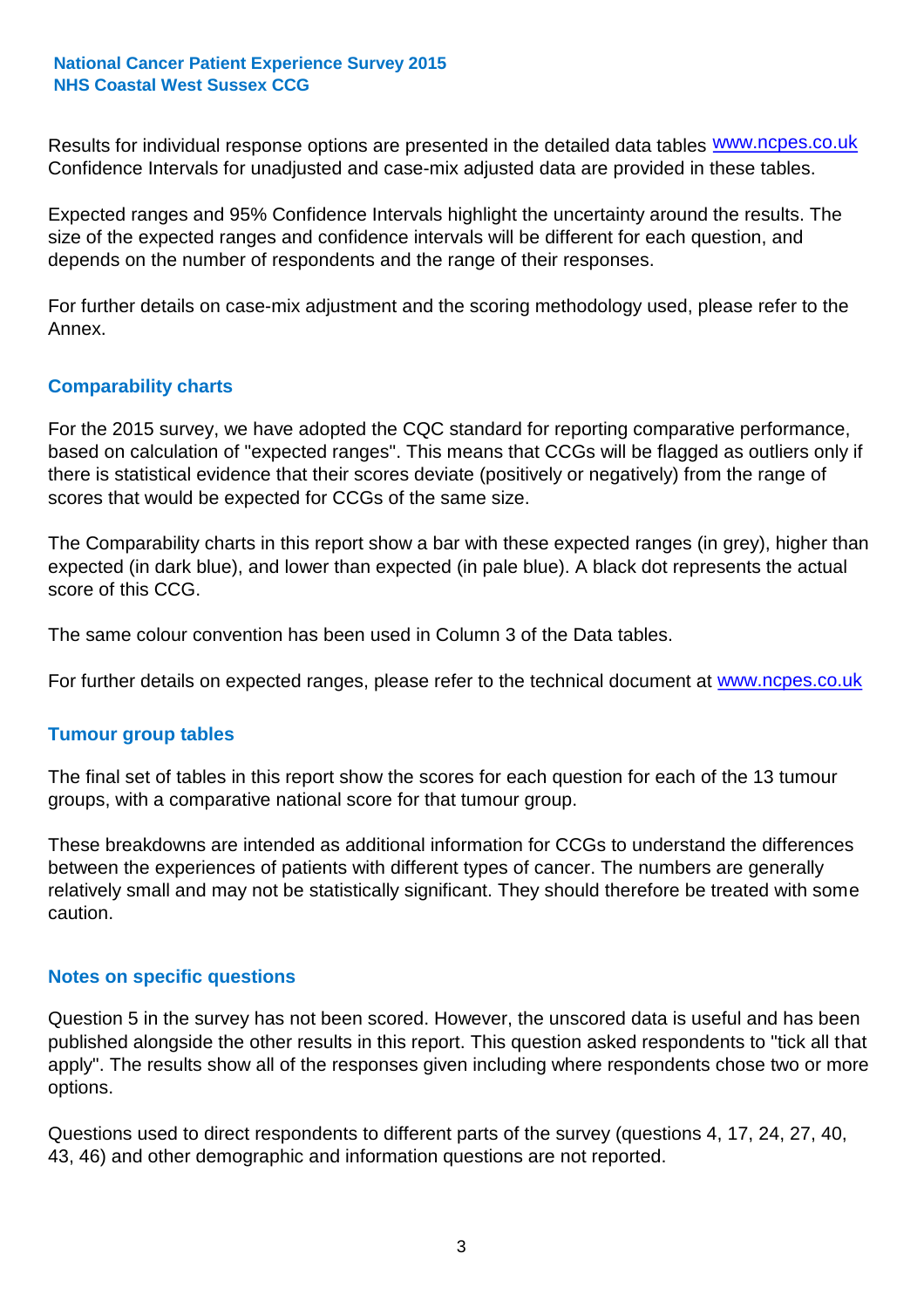### **How to use the data**

Unadjusted data should be used to see the actual responses from patients relating to the CCG.

Case-mix adjusted data, together with expected ranges, should be used to understand whether the results are significantly higher or lower than national results.

Case-mix adjusted data, together with (case-mix adjusted) Confidence Intervals (presented in the detailed data tables **www.ncpes.co.uk**), should be used to understand whether the results are significantly higher or lower than the results for another CCG.

#### **Response rates**

Numbers of respondents by tumour group, age and gender can be found in the Annex.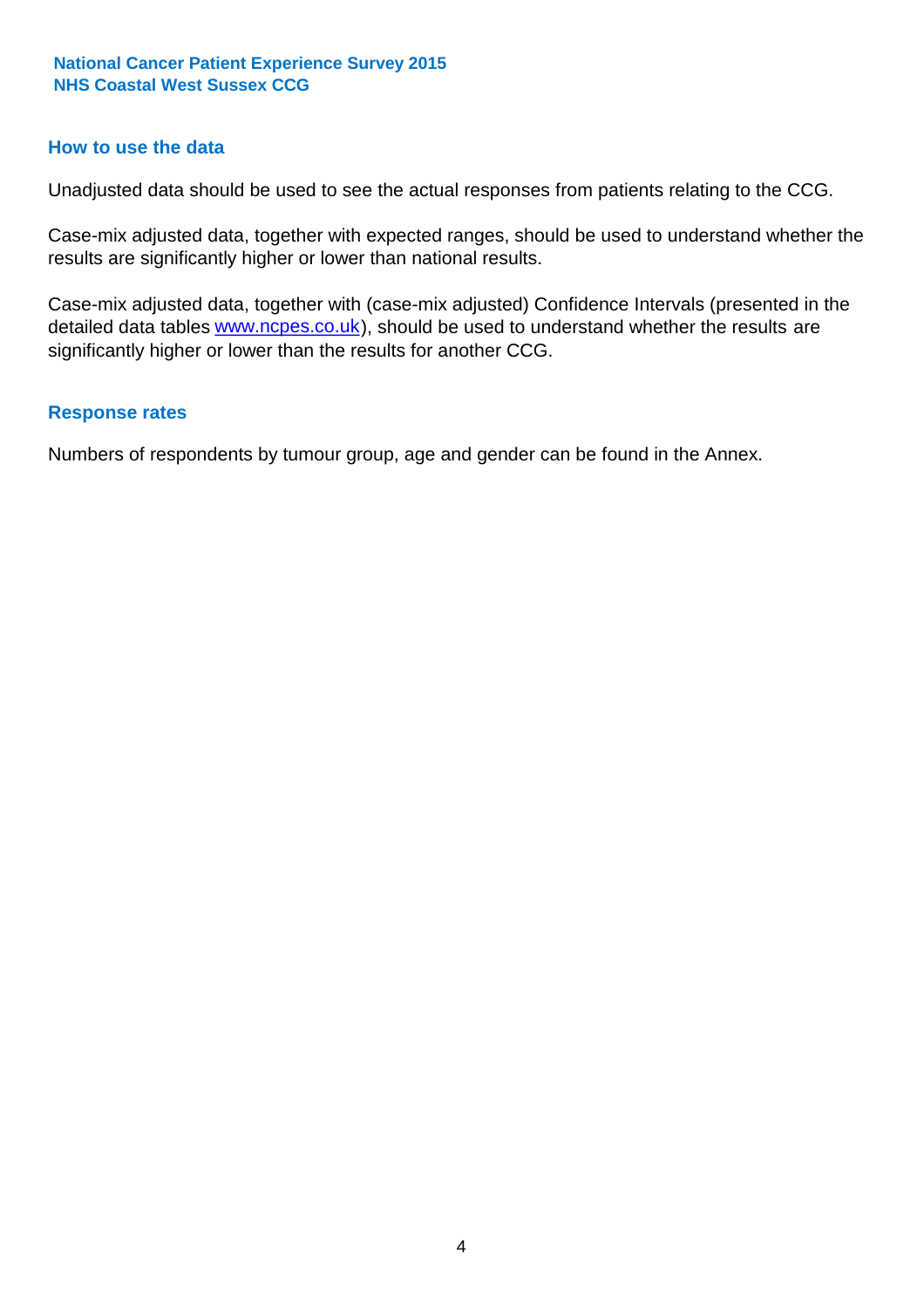# **Executive Summary**

average rating of 8.6. Asked to rate their care on a scale of zero (very poor) to 10 (very good), respondents gave an

The following questions are included in phase 1 of the Cancer Dashboard developed by Public Health England and NHS England\*:

- **76%** of respondents said that they were definitely involved as much as they wanted to be in decisions about their care and treatment
- **87%** of respondents said that they were given the name of a Clinical Nurse Specialist who would support them through their treatment
- when asked how easy or difficult it had been to contact their Clinical Nurse Specialist 84% of respondents said that it had been 'quite easy' or 'very easy'
- **87%** of respondents said that, overall, they were always treated with dignity and respect they were in hospital
- **93%** of respondents said that hospital staff told them who to contact if they were worried about their condition or treatment after they left hospital
- **60%** of respondents said that they thought the GPs and nurses at their general practice definitely did everything they could to support them while they were having cancer treatment.

Detailed results for these and other questions are set out in the sections that follow.

#### \* www.cancerdata.nhs.uk/dashboard

The questions were selected in discussion with the national Cancer Patient Experience Advisory Group and reflect four key patient experience domains: provision of information; involvement in decisions; care transition; interpersonal relations, respect and dignity. The figures presented above are all case-mix adjusted.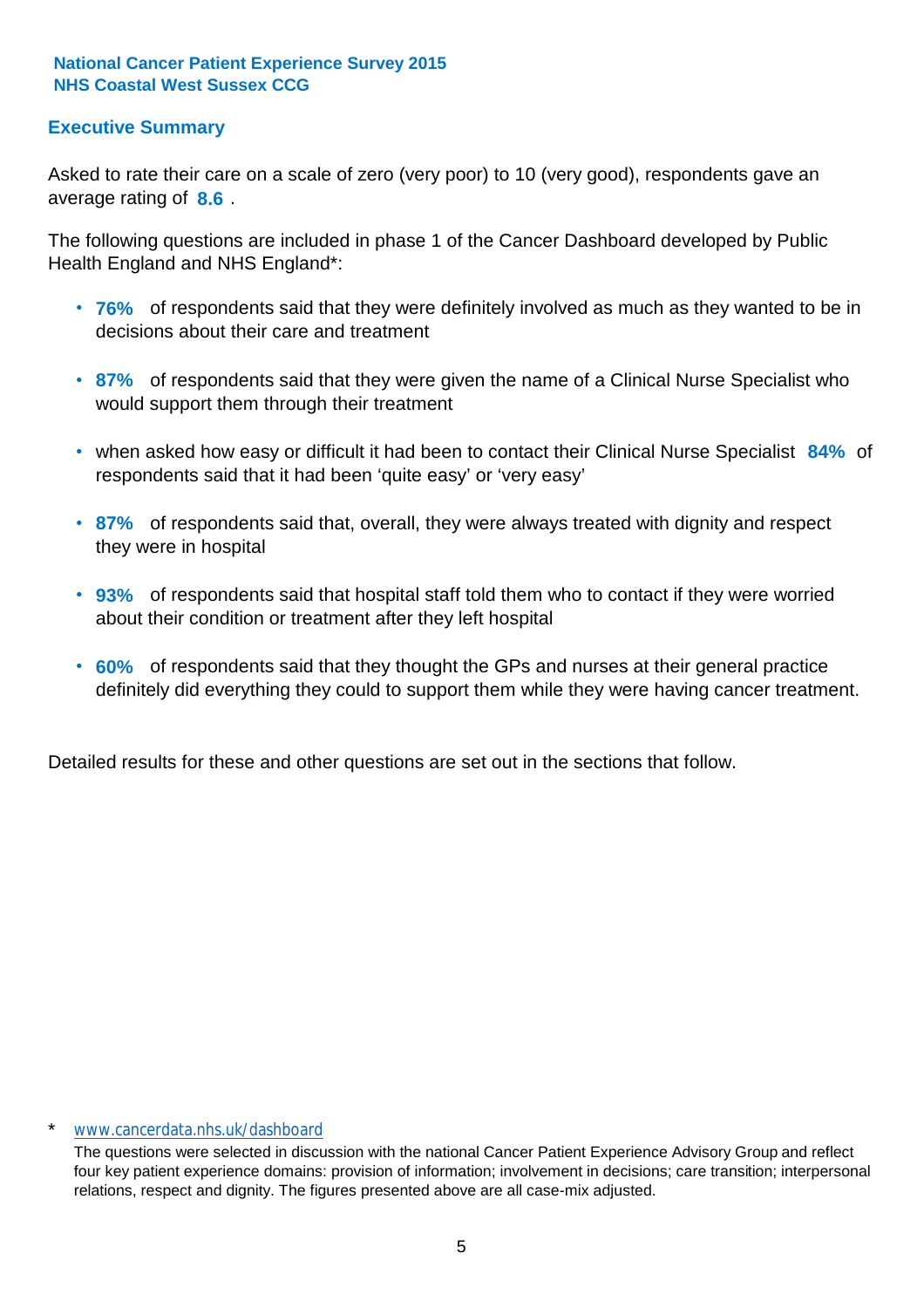# **Questions which scored outside expected range**

|                 |                                                                                            |                                          | 2015 Case-mix Adjusted                  |                                     |                                     |                              |
|-----------------|--------------------------------------------------------------------------------------------|------------------------------------------|-----------------------------------------|-------------------------------------|-------------------------------------|------------------------------|
| Question        |                                                                                            | respondents<br>for this CCG<br>Number of | Percentage f<br>this CCG<br>2015<br>ਹੁੰ | Lower limit of<br>expected<br>range | Upper limit of<br>expected<br>range | National<br>Average<br>Score |
|                 | Deciding the best treatment for you                                                        |                                          |                                         |                                     |                                     |                              |
| Q12             | Patient felt that treatment options were completely explained                              | 670                                      | 80%                                     | 80%                                 | 86%                                 | 83%                          |
| Q13             | Possible side effects explained in an understandable way                                   | 752                                      | 67%                                     | 70%                                 | 76%                                 | 73%                          |
| Q14             | Patient given practical advice and support in dealing with side<br>effects of treatment    | 755                                      | 61%                                     | 63%                                 | 70%                                 | 66%                          |
| Q <sub>15</sub> | Patient definitely told about side effects that could affect them in<br>the future         | 692                                      | 49%                                     | 51%                                 | 58%                                 | 54%                          |
|                 | <b>Clinical Nurse Specialist</b>                                                           |                                          |                                         |                                     |                                     |                              |
| Q17             | Patient given the name of the CNS who would support them<br>through their treatment        | 762                                      | 87%                                     | 88%                                 | 92%                                 | 90%                          |
| Q19             | Get understandable answers to important questions all or most<br>of the time               | 567                                      | 85%                                     | 86%                                 | 91%                                 | 89%                          |
|                 | Support for people with cancer                                                             |                                          |                                         |                                     |                                     |                              |
| Q20             | Hospital staff gave information about support groups                                       | 559                                      | 79%                                     | 79%                                 | 87%                                 | 83%                          |
| Q <sub>21</sub> | Hospital staff gave information about impact cancer could have<br>on day to day activities | 488                                      | 77%                                     | 77%                                 | 84%                                 | 81%                          |
| Q <sub>23</sub> | Hospital staff told patient they could get free prescriptions                              | 345                                      | 76%                                     | 76%                                 | 84%                                 | 80%                          |
|                 | Hospital care as a day patient / outpatient                                                |                                          |                                         |                                     |                                     |                              |
| Q44             | Beforehand patient had all information needed about<br>radiotherapy treatment              | 140                                      | 80%                                     | 80%                                 | 92%                                 | 86%                          |
|                 | Home care and support                                                                      |                                          |                                         |                                     |                                     |                              |
| Q50             | Patient definitely given enough support from health or social<br>services during treatment | 345                                      | 44%                                     | 47%                                 | 60%                                 | 54%                          |
| Q51             | Patient definitely given enough support from health or social<br>services after treatment  | 186                                      | 36%                                     | 38%                                 | 52%                                 | 45%                          |
|                 | Your overall NHS care                                                                      |                                          |                                         |                                     |                                     |                              |
| Q55             | Patient given a care plan                                                                  | 608                                      | 27%                                     | 29%                                 | 37%                                 | 33%                          |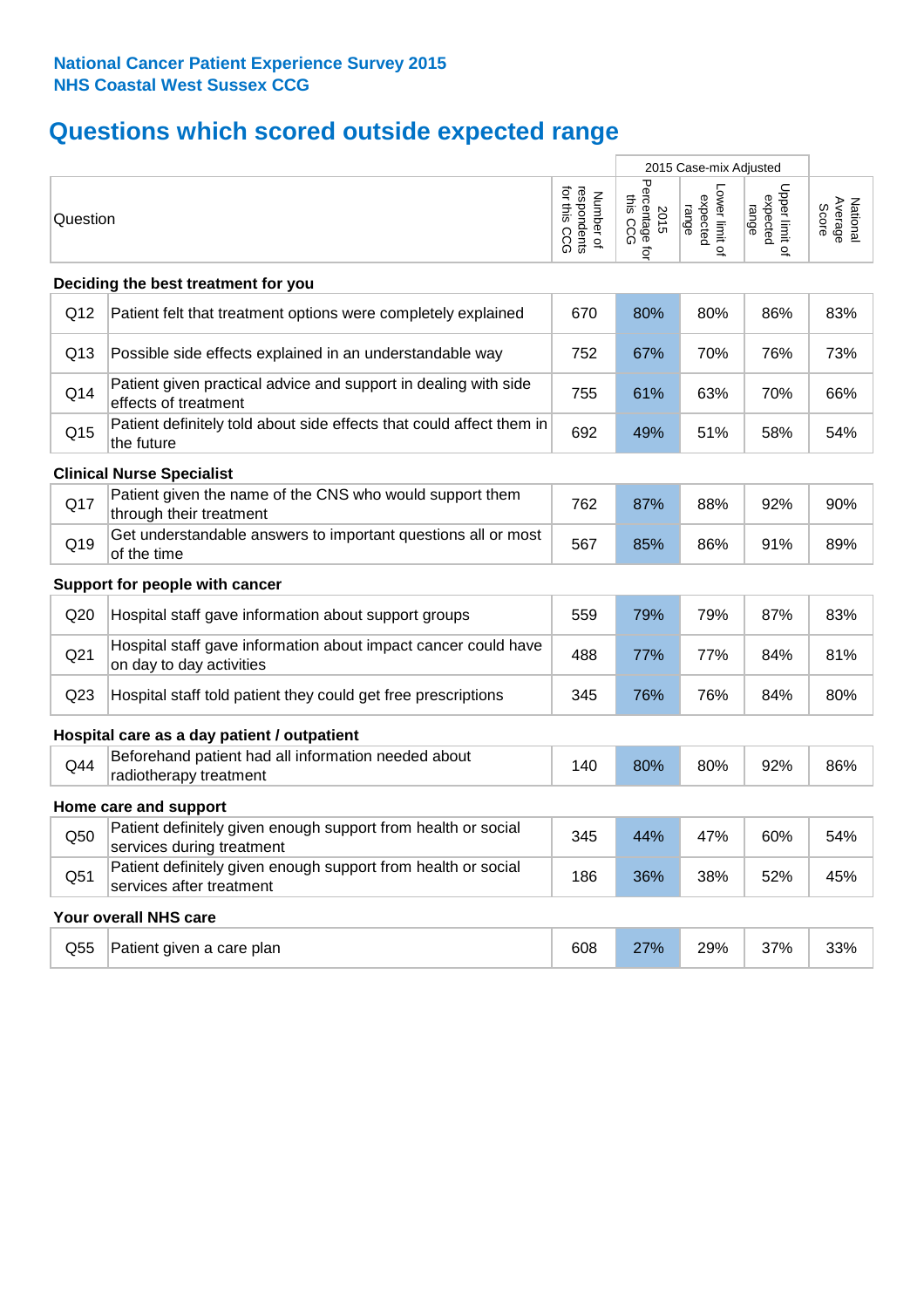# **CCG results**

# **Seeing your GP**



|    |                                                                |                                         |                             |               | 2015 Case-mix Adjusted     |                            |                           |
|----|----------------------------------------------------------------|-----------------------------------------|-----------------------------|---------------|----------------------------|----------------------------|---------------------------|
|    | Question                                                       | respondents<br>Number<br>$\overline{a}$ | 2015<br>Unadjusted<br>Score | 2015<br>Score | Expected<br>range<br>lower | Expected<br>range<br>nbber | National Average<br>Score |
| Q1 | Saw GP once / twice before being told had to go to<br>hospital | 597                                     | 79%                         | 79%           | 72%                        | 79%                        | 76%                       |
| Q2 | Patient thought they were seen as soon as necessary            | 778                                     | 83%                         | 82%           | 80%                        | 85%                        | 82%                       |

|                |                                                                             |                                                 | No. |
|----------------|-----------------------------------------------------------------------------|-------------------------------------------------|-----|
|                | Beforehand, did you have all the<br>information you needed about your test? | Yes                                             | 619 |
|                |                                                                             | No, I would have liked more written information | 30  |
| Q <sub>5</sub> |                                                                             | No, I would have liked more verbal information  | 25  |
|                |                                                                             | I did not need / want any information           | 15  |
|                |                                                                             | Don't know / can't remember                     |     |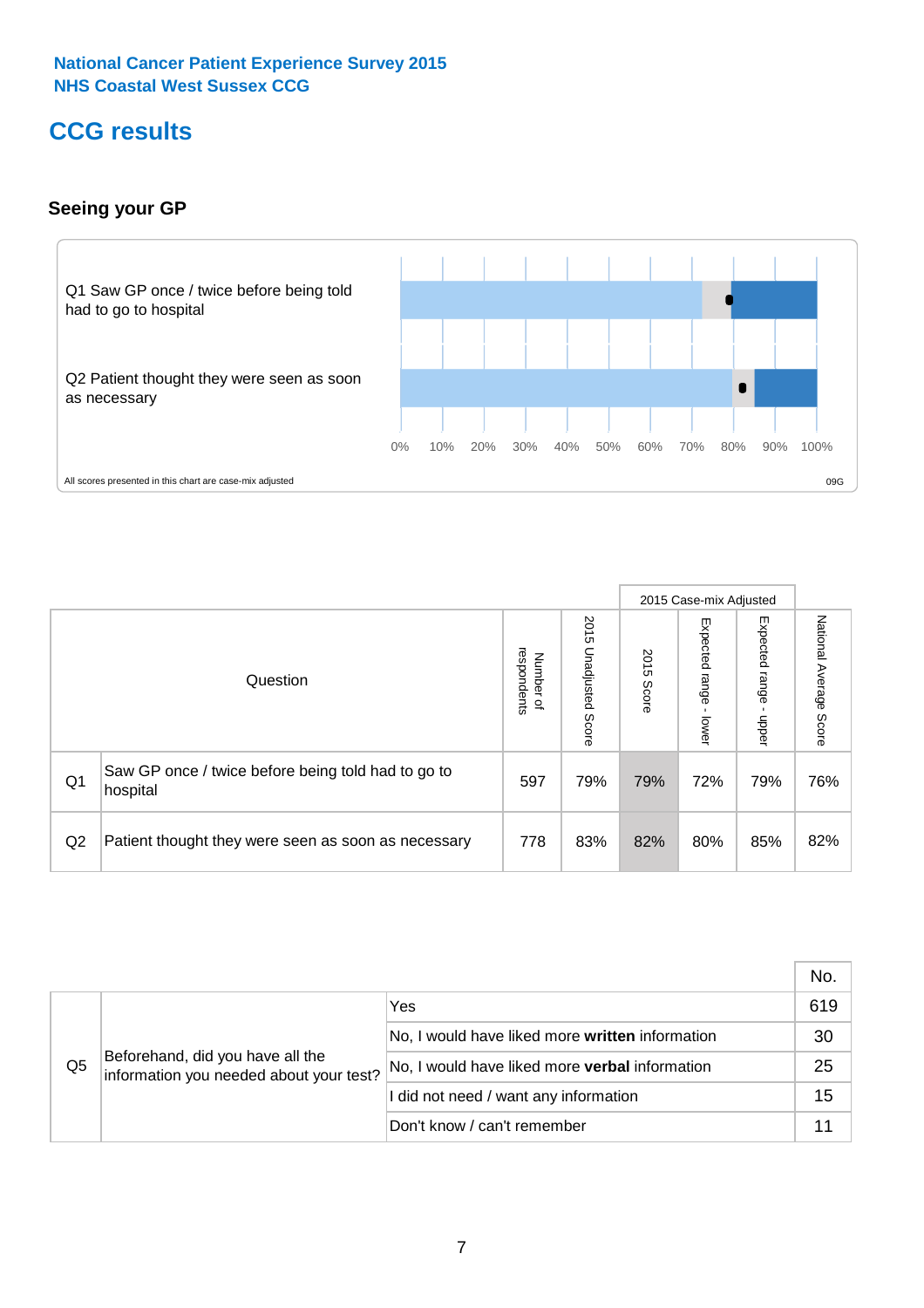# **Diagnostic tests**



|                |                                                                       |                                       |                             |               | 2015 Case-mix Adjusted       |                         |                           |
|----------------|-----------------------------------------------------------------------|---------------------------------------|-----------------------------|---------------|------------------------------|-------------------------|---------------------------|
|                | Question                                                              | respondents<br>Number<br>$\mathbf{Q}$ | 2015<br>Unadjusted<br>Score | 2015<br>Score | Expected<br>I range<br>lower | Expected range<br>nbber | National Average<br>Score |
| Q <sub>6</sub> | The length of time waiting for the test to be done was<br>about right | 665                                   | 87%                         | 86%           | 84%                          | 89%                     | 87%                       |
| Q7             | Given complete explanation of test results in<br>understandable way   | 664                                   | 78%                         | 76%           | 76%                          | 82%                     | 79%                       |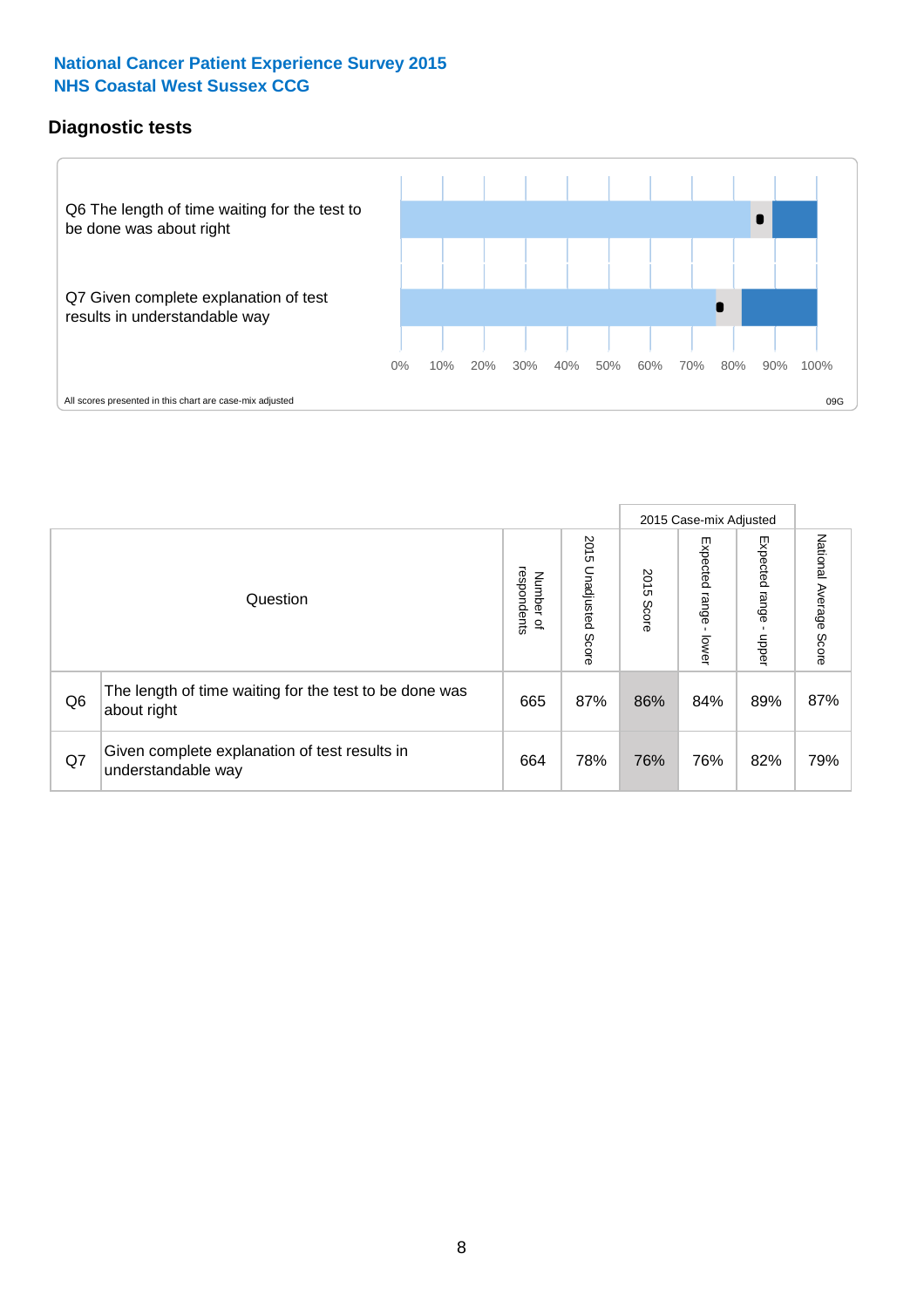### **Finding out what was wrong with you**



|                 |                                                                                            |                          |                       |               | 2015 Case-mix Adjusted |                                         |                        |
|-----------------|--------------------------------------------------------------------------------------------|--------------------------|-----------------------|---------------|------------------------|-----------------------------------------|------------------------|
|                 | Question                                                                                   | respondents<br>Number of | 2015 Unadjusted Score | 2015<br>Score | Expected range - lower | Expected range<br>$\mathbf{r}$<br>nbber | National Average Score |
| Q8              | Patient told they could bring a family member or friend<br>when first told they had cancer | 678                      | 77%                   | 77%           | 76%                    | 82%                                     | 79%                    |
| Q <sub>9</sub>  | Patient felt they were told sensitively that they had cancer                               | 784                      | 83%                   | 83%           | 82%                    | 87%                                     | 84%                    |
| Q10             | Patient completely understood the explanation of what<br>was wrong                         | 791                      | 71%                   | 71%           | 70%                    | 76%                                     | 73%                    |
| Q <sub>11</sub> | Patient given easy to understand written information<br>about the type of cancer they had  | 697                      | 73%                   | 72%           | 68%                    | 75%                                     | 72%                    |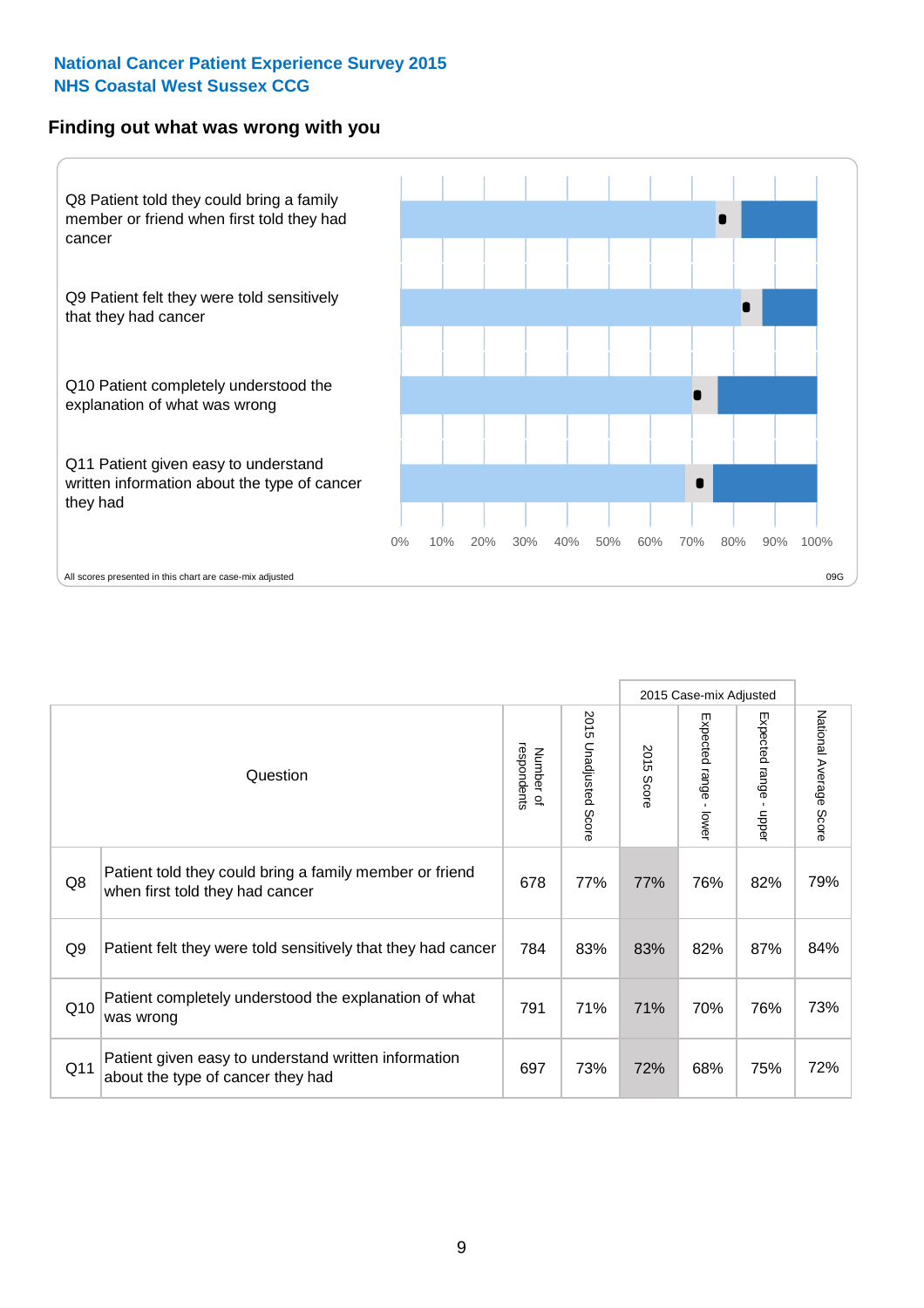# **Finding out what was wrong with you**



|          |                                                                                         |                          |                                 |               | 2015 Case-mix Adjusted                  |                           |                        |
|----------|-----------------------------------------------------------------------------------------|--------------------------|---------------------------------|---------------|-----------------------------------------|---------------------------|------------------------|
| Question |                                                                                         | Number of<br>respondents | 2015<br><b>Unadjusted Score</b> | 2015<br>Score | Expected range<br>$\mathbf{I}$<br>lower | Expected range -<br>nbber | National Average Score |
| Q12      | Patient felt that treatment options were completely<br>explained                        | 670                      | 80%                             | 80%           | 80%                                     | 86%                       | 83%                    |
| Q13      | Possible side effects explained in an understandable way                                | 752                      | 67%                             | 67%           | 70%                                     | 76%                       | 73%                    |
| Q14      | Patient given practical advice and support in dealing with<br>side effects of treatment | 755                      | 61%                             | 61%           | 63%                                     | 70%                       | 66%                    |
| Q15      | Patient definitely told about side effects that could affect<br>them in the future      | 692                      | 48%                             | 49%           | 51%                                     | 58%                       | 54%                    |
| Q16      | Patient definitely involved in decisions about care and<br>treatment                    | 752                      | 77%                             | 76%           | 75%                                     | 81%                       | 78%                    |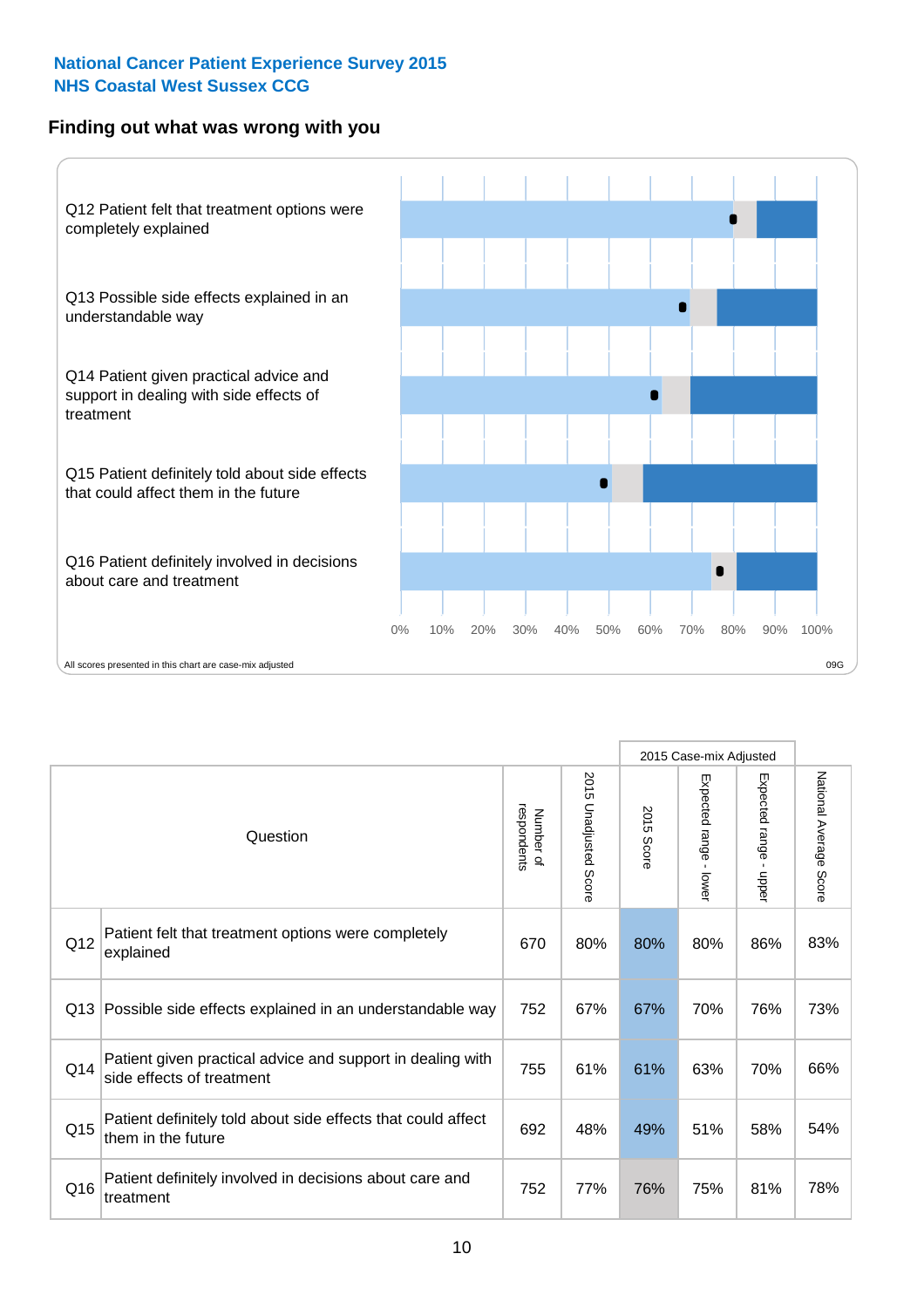### **Clinical Nurse Specialist**



|     |                                                                                     |                          |                       |               | 2015 Case-mix Adjusted  |                         |                        |
|-----|-------------------------------------------------------------------------------------|--------------------------|-----------------------|---------------|-------------------------|-------------------------|------------------------|
|     | Question                                                                            | respondents<br>Number of | 2015 Unadjusted Score | 2015<br>Score | Expected range<br>lower | Expected range<br>nbber | National Average Score |
| Q17 | Patient given the name of the CNS who would support<br>them through their treatment | 762                      | 88%                   | 87%           | 88%                     | 92%                     | 90%                    |
|     | Q18 Patient found it easy to contact their CNS                                      | 604                      | 85%                   | 84%           | 83%                     | 90%                     | 87%                    |
| Q19 | Get understandable answers to important questions all or<br>most of the time        | 567                      | 86%                   | 85%           | 86%                     | 91%                     | 89%                    |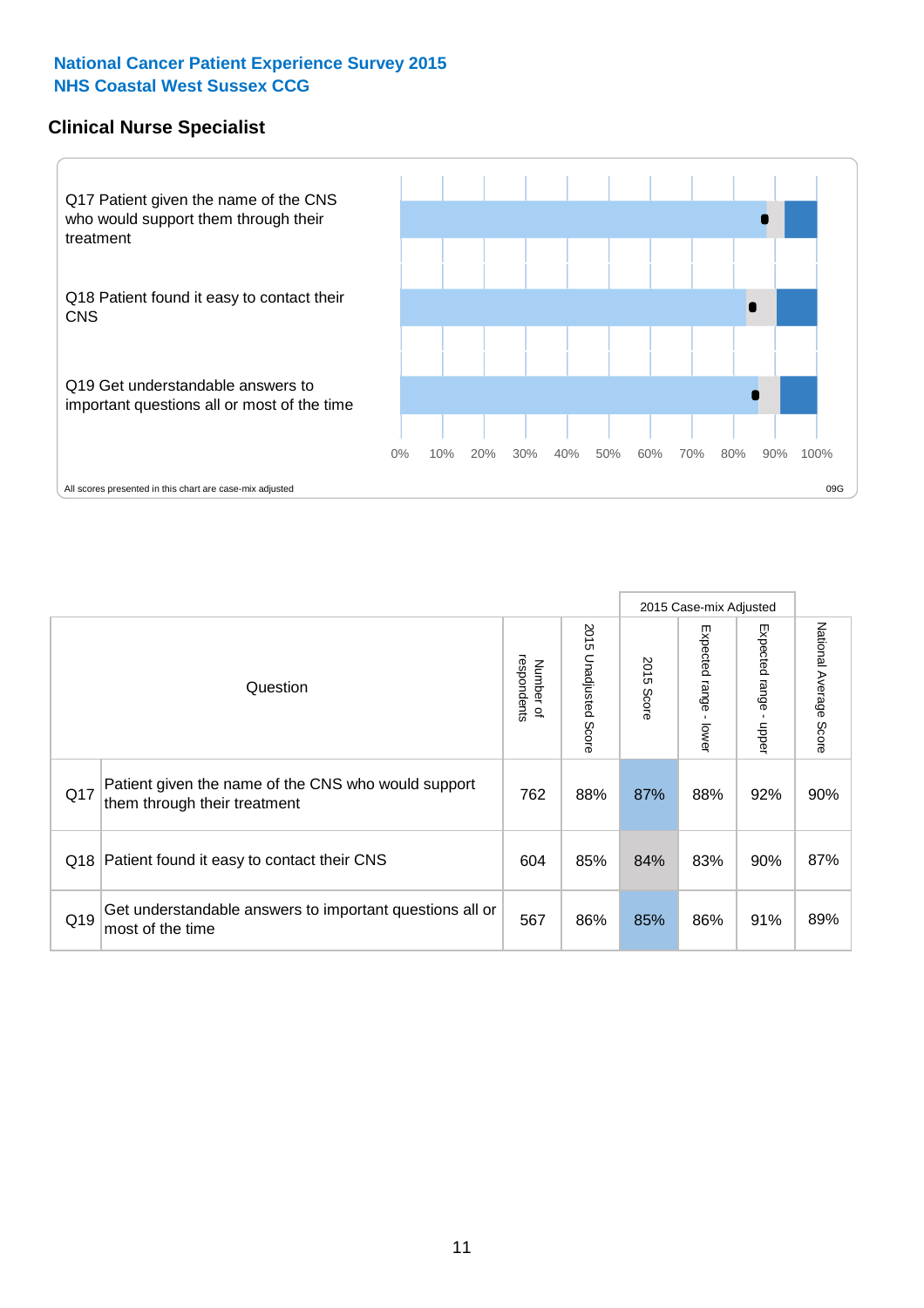### **Support for people with cancer**



|                 |                                                                                            |                          |                             |               | 2015 Case-mix Adjusted  |                                         |                        |
|-----------------|--------------------------------------------------------------------------------------------|--------------------------|-----------------------------|---------------|-------------------------|-----------------------------------------|------------------------|
|                 | Question                                                                                   | respondents<br>Number of | 2015<br>Unadjusted<br>Score | 2015<br>Score | Expected range<br>lower | Expected range<br>$\mathbf{I}$<br>nbber | National Average Score |
| Q <sub>20</sub> | Hospital staff gave information about support groups                                       | 559                      | 80%                         | 79%           | 79%                     | 87%                                     | 83%                    |
| Q <sub>21</sub> | Hospital staff gave information about impact cancer could<br>have on day to day activities | 488                      | 77%                         | 77%           | 77%                     | 84%                                     | 81%                    |
| Q22             | Hospital staff gave information on getting financial help                                  | 366                      | 51%                         | 50%           | 50%                     | 60%                                     | 55%                    |
| Q <sub>23</sub> | Hospital staff told patient they could get free prescriptions                              | 345                      | 78%                         | 76%           | 76%                     | 84%                                     | 80%                    |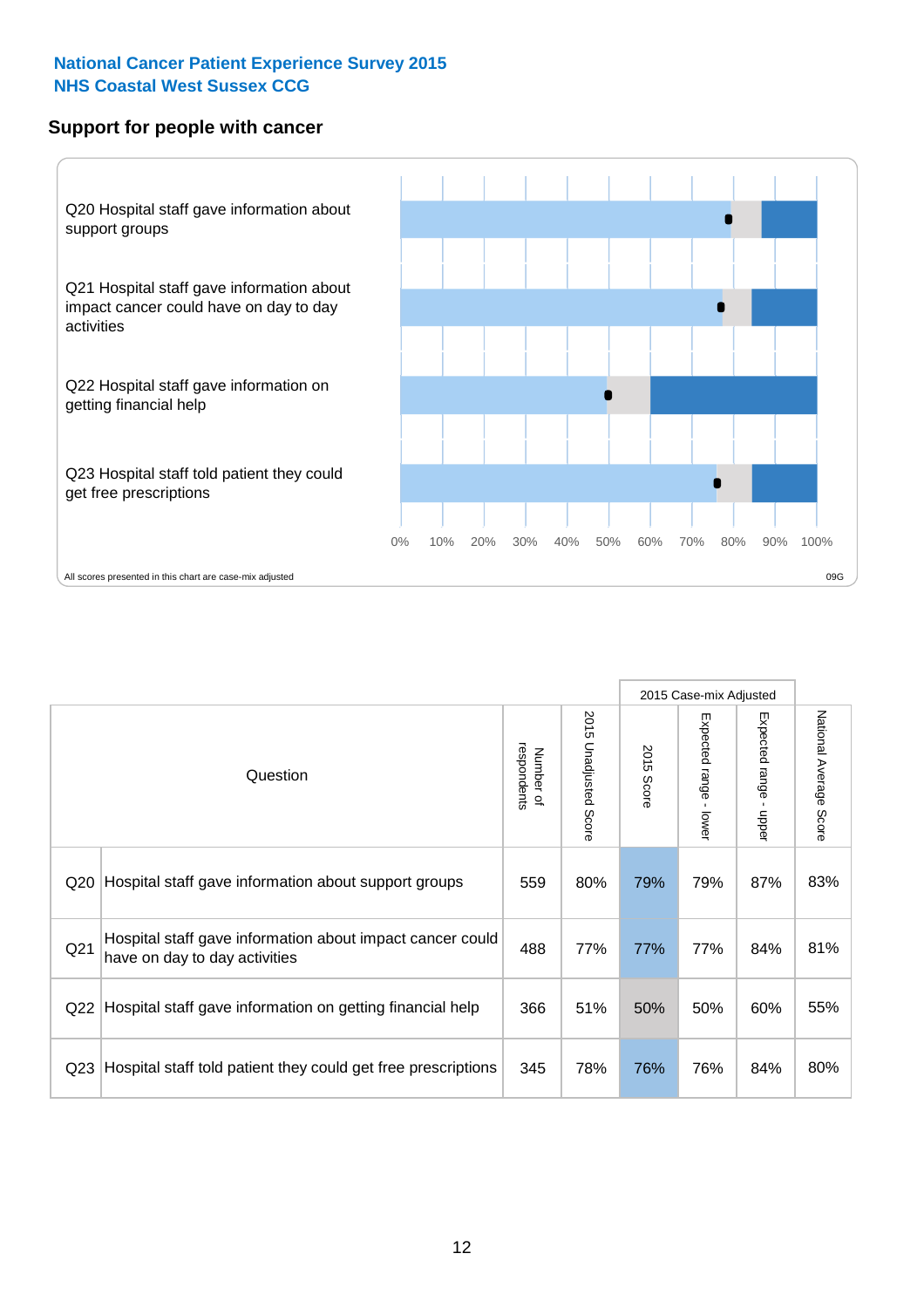# **Operations**



|     |                                                                 |                                              |                             |               | 2015 Case-mix Adjusted     |                           |                              |
|-----|-----------------------------------------------------------------|----------------------------------------------|-----------------------------|---------------|----------------------------|---------------------------|------------------------------|
|     | Question                                                        | respondents<br>Number<br>$\overline{\sigma}$ | 2015<br>Unadjusted<br>Score | 2015<br>Score | Expected<br>range<br>lower | Expected<br>range<br>dddn | National<br>Average<br>Score |
| Q26 | Staff explained how operation had gone in<br>understandable way | 417                                          | 81%                         | 80%           | 74%                        | 82%                       | 78%                          |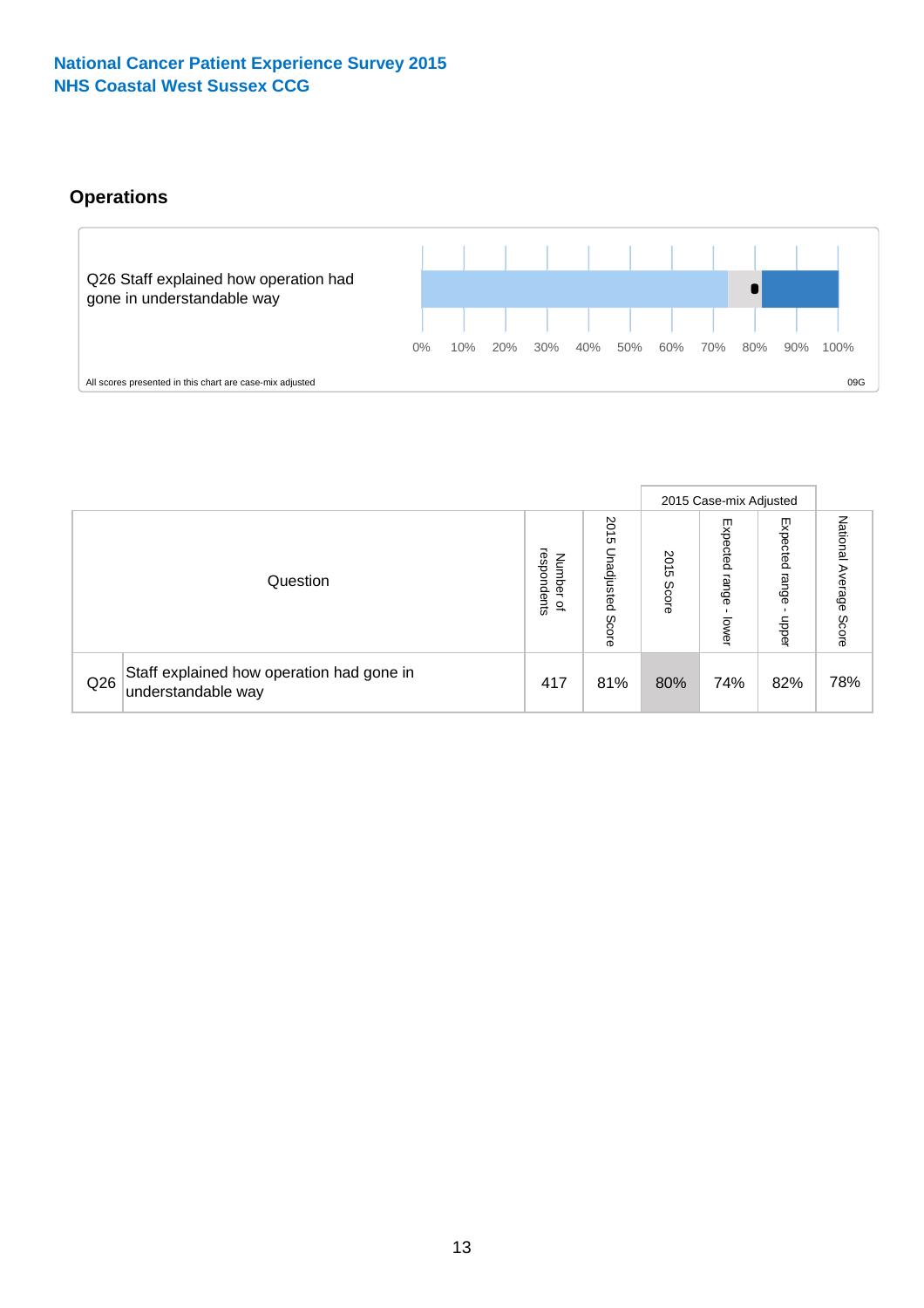# **Hospital care as an inpatient (Part 1 of 3)**



All scores presented in this chart are case-mix adjusted  $09G$ 

|                 |                                                                                           |                          |                                 |               | 2015 Case-mix Adjusted                  |                           |                        |
|-----------------|-------------------------------------------------------------------------------------------|--------------------------|---------------------------------|---------------|-----------------------------------------|---------------------------|------------------------|
|                 | Question                                                                                  | respondents<br>Number of | 2015<br><b>Unadjusted Score</b> | 2015<br>Score | Expected range<br>$\mathbf{I}$<br>lower | Expected range<br>- nbbeu | National Average Score |
| Q28             | Groups of doctors or nurses did not talk in front of patient<br>as if they were not there | 458                      | 83%                             | 82%           | 78%                                     | 85%                       | 81%                    |
| Q29             | Patient had confidence and trust in all doctors treating<br>them                          | 461                      | 82%                             | 81%           | 81%                                     | 87%                       | 84%                    |
| Q30             | Patient's family or someone close definitely had<br>opportunity to talk to doctor         | 379                      | 73%                             | 72%           | 68%                                     | 77%                       | 72%                    |
| Q <sub>31</sub> | Patient had confidence and trust in all ward nurses                                       | 459                      | 73%                             | 72%           | 68%                                     | 76%                       | 72%                    |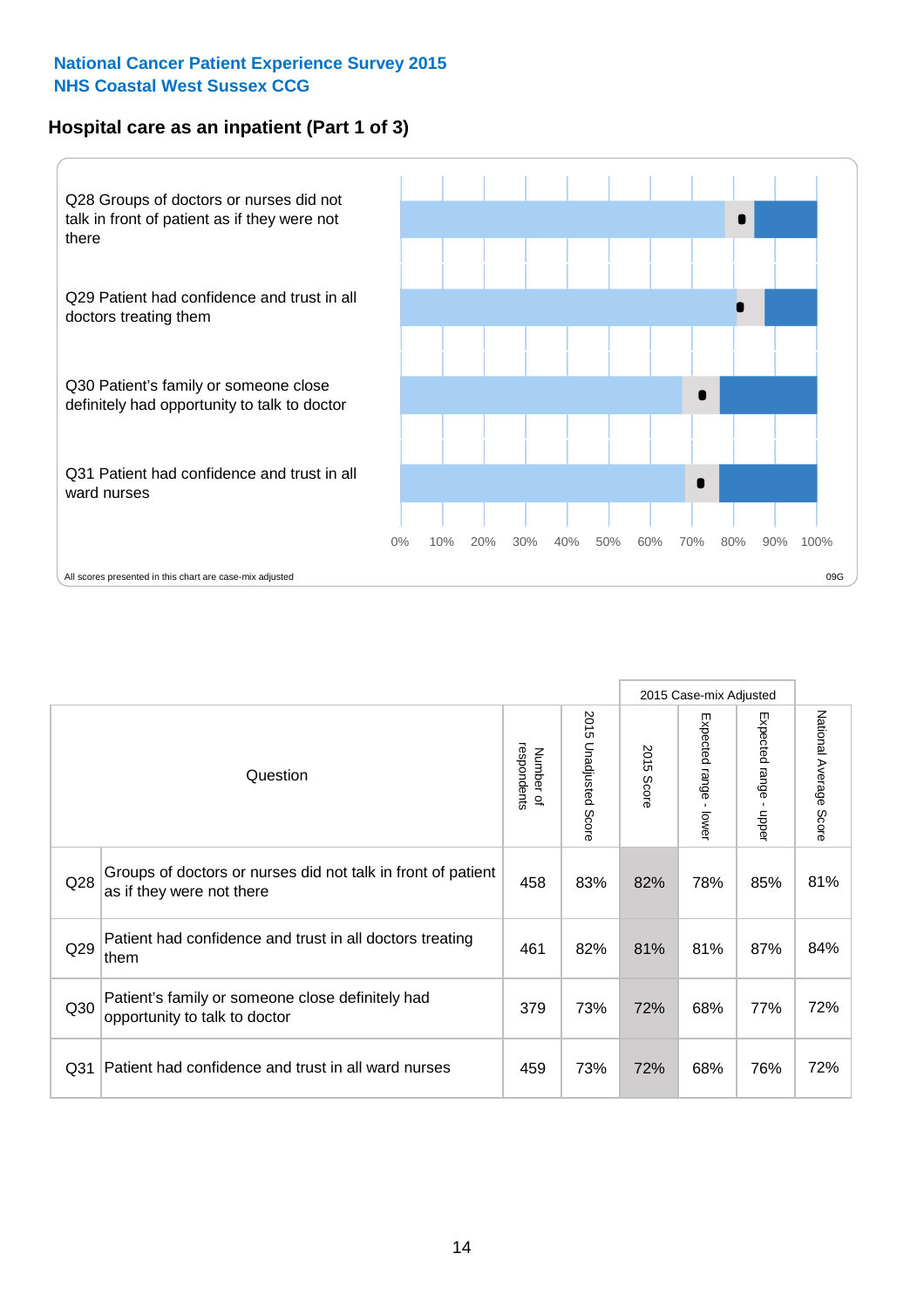# **Hospital care as an inpatient (Part 2 of 3)**



|                 |                                                                         |                          |                             |               | 2015 Case-mix Adjusted |                                           |                           |
|-----------------|-------------------------------------------------------------------------|--------------------------|-----------------------------|---------------|------------------------|-------------------------------------------|---------------------------|
|                 | Question                                                                | respondents<br>Number of | 2015<br>Unadjusted<br>Score | 2015<br>Score | Expected range - lower | Expected range<br>$\blacksquare$<br>hbber | National Average<br>Score |
| Q <sub>32</sub> | Always / nearly always enough nurses on duty                            | 457                      | 69%                         | 68%           | 62%                    | 70%                                       | 66%                       |
| Q33             | All staff asked patient what name they preferred to be<br>called by     | 455                      | 72%                         | 72%           | 58%                    | 75%                                       | 67%                       |
| Q34             | Always given enough privacy when discussing condition<br>or treatment   | 455                      | 83%                         | 82%           | 81%                    | 88%                                       | 85%                       |
| Q35             | Patient was able to discuss worries or fears with staff<br>during visit | 326                      | 50%                         | 50%           | 46%                    | 57%                                       | 52%                       |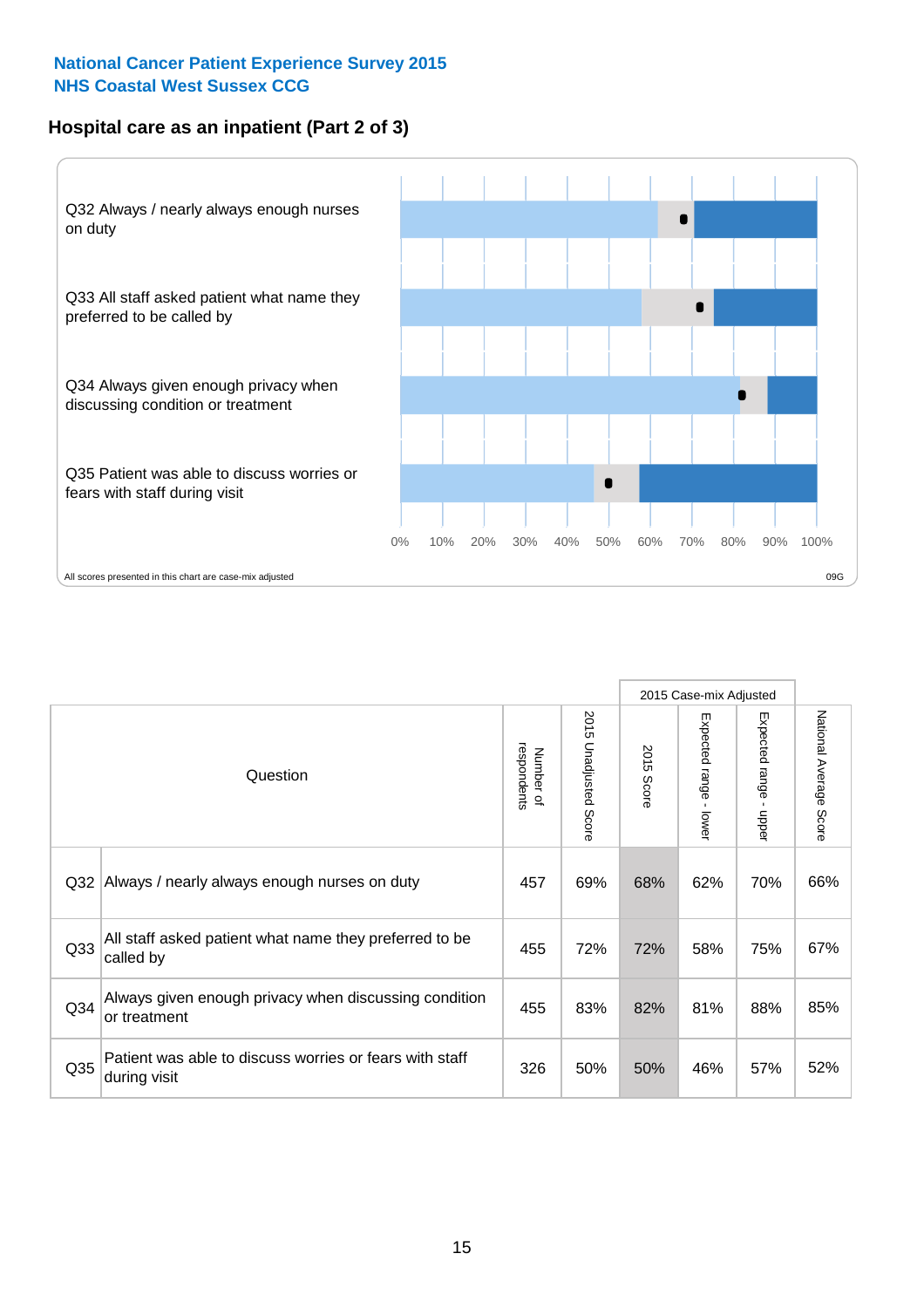# **Hospital care as an inpatient (Part 3 of 3)**



|                 |                                                                                     |                          |                                 |               | 2015 Case-mix Adjusted  |                                           |                        |
|-----------------|-------------------------------------------------------------------------------------|--------------------------|---------------------------------|---------------|-------------------------|-------------------------------------------|------------------------|
|                 | Question                                                                            | respondents<br>Number of | 2015<br><b>Unadjusted Score</b> | 2015<br>Score | Expected range<br>lower | Expected range<br>$\blacksquare$<br>nbber | National Average Score |
| Q36             | Hospital staff definitely did everything to help control pain                       | 401                      | 85%                             | 84%           | 80%                     | 87%                                       | 84%                    |
| Q <sub>37</sub> | Always treated with respect and dignity by staff                                    | 460                      | 88%                             | 87%           | 84%                     | 90%                                       | 87%                    |
| Q38             | Given clear written information about what should / should<br>not do post discharge | 431                      | 84%                             | 84%           | 81%                     | 88%                                       | 84%                    |
| Q39             | Staff told patient who to contact if worried post discharge                         | 439                      | 94%                             | 93%           | 91%                     | 96%                                       | 94%                    |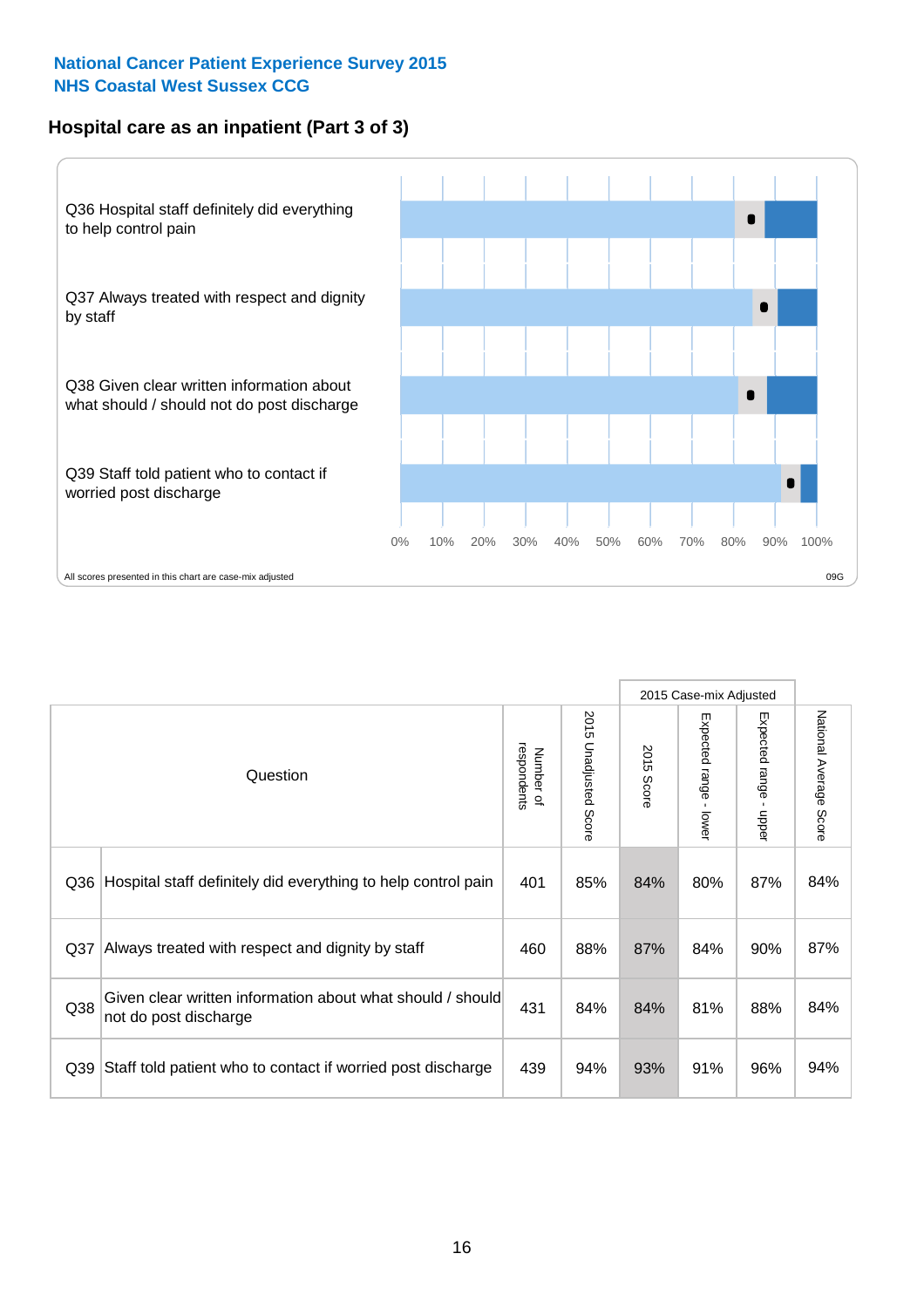# **Hospital care as a day patient / outpatient (Part 1 of 2)**



|     |                                                                                    |                          |                                 |                      | 2015 Case-mix Adjusted                  |                                         |                        |
|-----|------------------------------------------------------------------------------------|--------------------------|---------------------------------|----------------------|-----------------------------------------|-----------------------------------------|------------------------|
|     | Question                                                                           | respondents<br>Number of | 2015<br><b>Unadjusted Score</b> | 2015<br><b>Score</b> | Expected range<br>$\mathbf{r}$<br>lower | Expected range<br>$\mathbf{r}$<br>nbber | National Average Score |
| Q41 | Patient was able to discuss worries or fears with staff<br>during visit            | 586                      | 68%                             | 67%                  | 66%                                     | 74%                                     | 70%                    |
| Q42 | Doctor had the right notes and other documentation with<br>them                    | 700                      | 97%                             | 96%                  | 94%                                     | 97%                                     | 96%                    |
| Q44 | Beforehand patient had all information needed about<br>radiotherapy treatment      | 140                      | 81%                             | 80%                  | 80%                                     | 92%                                     | 86%                    |
| Q45 | Patient given understandable information about whether<br>radiotherapy was working | 119                      | 61%                             | 60%                  | 51%                                     | 68%                                     | 60%                    |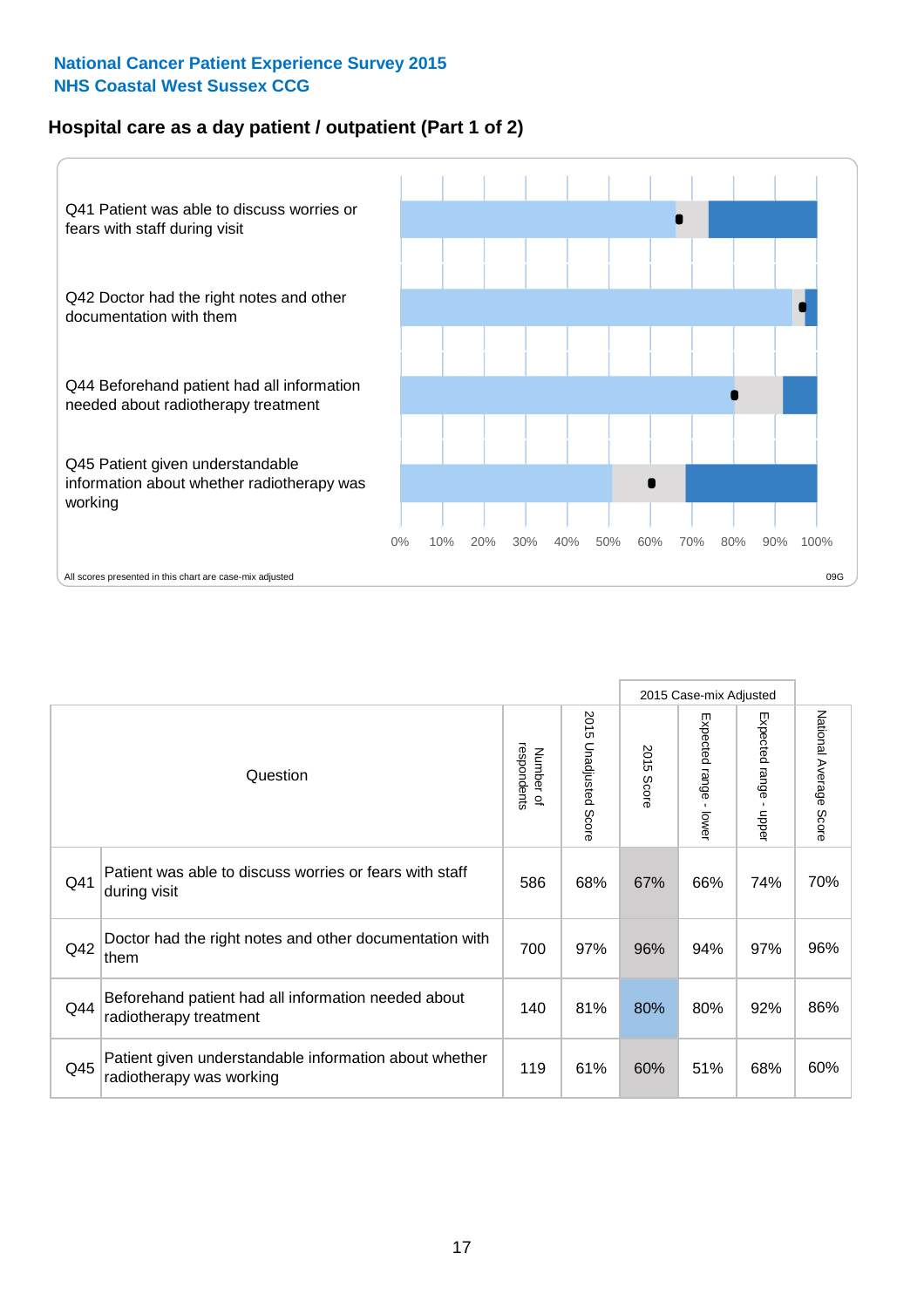# **Hospital care as a day patient / outpatient (Part 2 of 2)**



|     |                                                                                    |                                       |                             |               |                             | 2015 Case-mix Adjusted     |                           |
|-----|------------------------------------------------------------------------------------|---------------------------------------|-----------------------------|---------------|-----------------------------|----------------------------|---------------------------|
|     | Question                                                                           | respondents<br>Number<br>$\mathbf{Q}$ | 2015<br>Unadjusted<br>Score | 2015<br>Score | Expected<br>Irange<br>lower | Expected<br>range<br>doper | National Average<br>Score |
| Q47 | Beforehand patient had all information needed about<br>chemotherapy treatment      | 414                                   | 82%                         | 82%           | 81%                         | 88%                        | 84%                       |
| Q48 | Patient given understandable information about whether<br>chemotherapy was working | 373                                   | 69%                         | 68%           | 63%                         | 73%                        | 68%                       |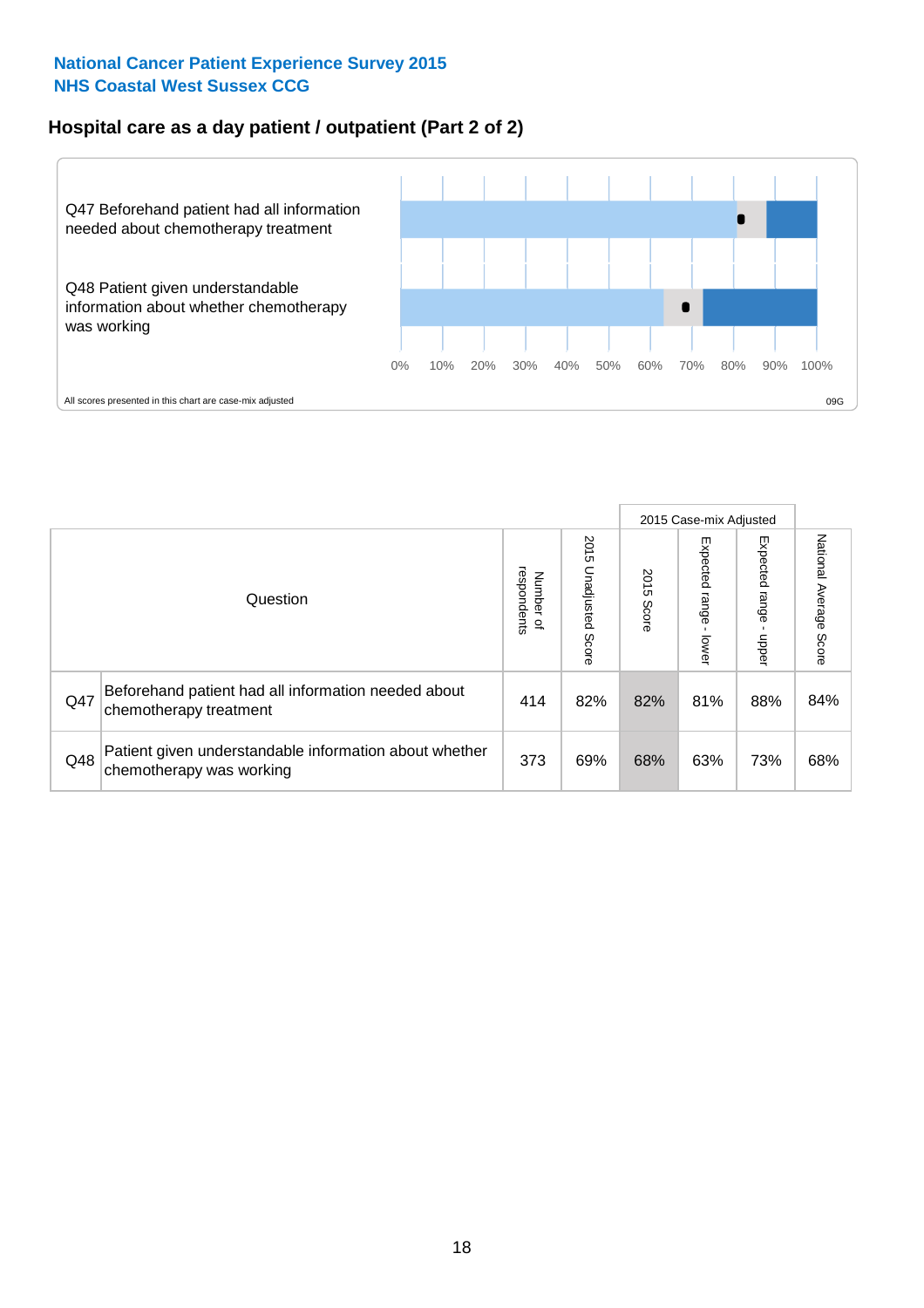#### **Home care and support**



2015 Case-mix Adjusted 2015 Unadjusted Score Expected range - upper National Average Score 2015 Unadjusted Score Expected range - lower National Average Score Expected range - lower Expected range - upper Number of<br>respondents respondents 2015 Score 2015 Score Number of Question Hospital staff gave family or someone close all the  $Q49$  information needed to help with care at home  $Q49$  56% 55% 54% 61% 58% Patient definitely given enough support from health or  $\frac{345}{\pi}$  social services during treatment  $\frac{345}{\pi}$   $\frac{45\%}{\pi}$   $\frac{44\%}{\pi}$   $\frac{47\%}{\pi}$  60%  $\frac{54\%}{\pi}$ Patient definitely given enough support from health or Q51 social services after treatment examples and the call of the call of the same of the social services after treatment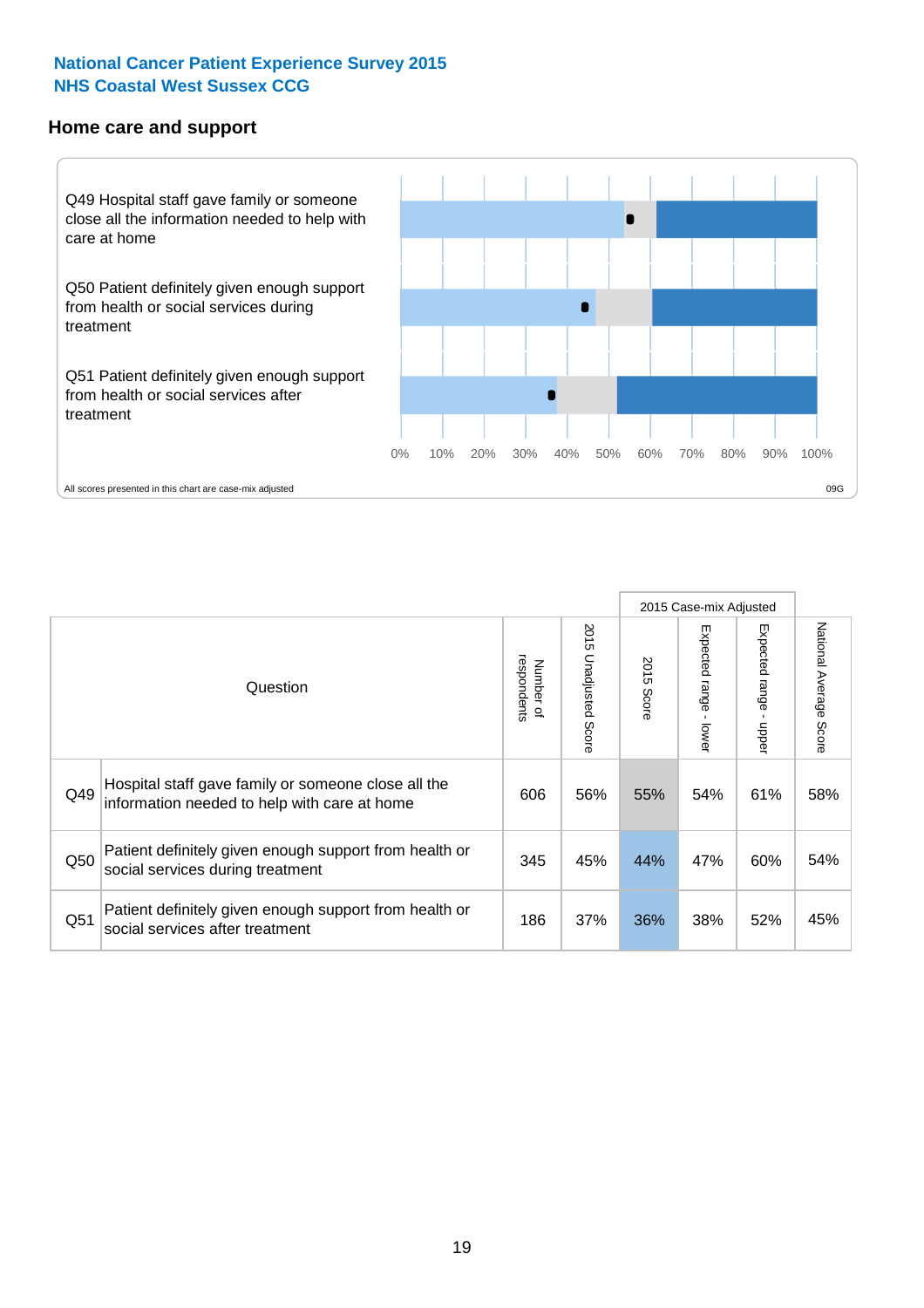# **Care from your general practice**



|     |                                                                           |                                       |                             |               |                         | 2015 Case-mix Adjusted  |                           |
|-----|---------------------------------------------------------------------------|---------------------------------------|-----------------------------|---------------|-------------------------|-------------------------|---------------------------|
|     | Question                                                                  | respondents<br>Number<br>$\mathbf{Q}$ | 2015<br>Unadjusted<br>Score | 2015<br>Score | Expected range<br>lower | Expected range<br>doper | National Average<br>Score |
| Q52 | GP given enough information about patient's condition<br>and treatment    | 673                                   | 96%                         | 96%           | 94%                     | 97%                     | 95%                       |
| Q53 | Practice staff definitely did everything they could to<br>support patient | 554                                   | 61%                         | 60%           | 59%                     | 67%                     | 63%                       |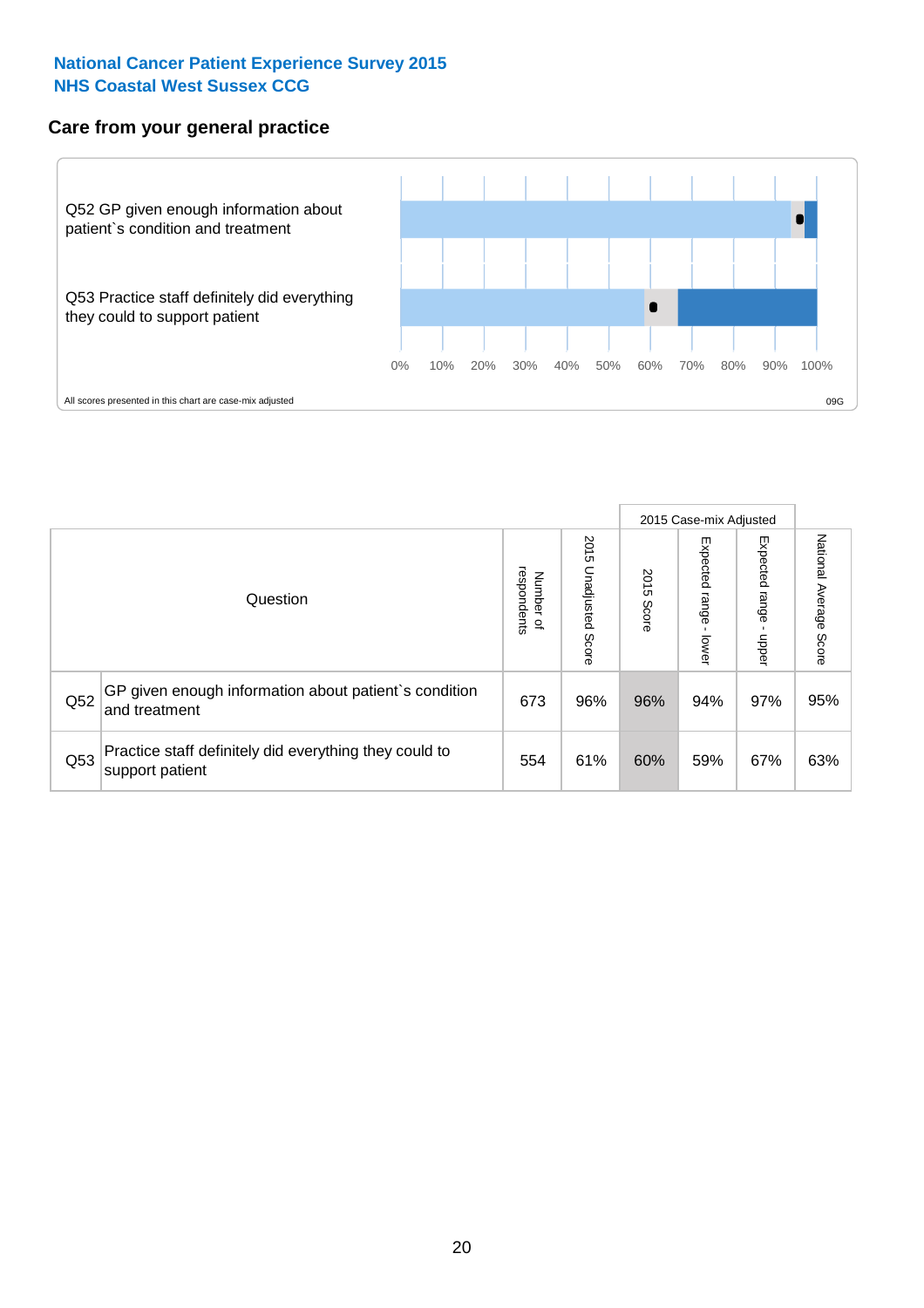# **Your overall NHS care (Part 1 of 2)**



|     |                                                                    |                          |                                 | 2015 Case-mix Adjusted |                         |                                           |                        |
|-----|--------------------------------------------------------------------|--------------------------|---------------------------------|------------------------|-------------------------|-------------------------------------------|------------------------|
|     | Question                                                           | respondents<br>Number of | 2015<br><b>Unadjusted Score</b> | 2015<br><b>Score</b>   | Expected range<br>lower | Expected range<br>$\blacksquare$<br>nbber | National Average Score |
| Q54 | Hospital and community staff always worked well together           | 767                      | 60%                             | 59%                    | 56%                     | 65%                                       | 61%                    |
| Q55 | Patient given a care plan                                          | 608                      | 26%                             | 27%                    | 29%                     | 37%                                       | 33%                    |
| Q56 | Overall the administration of the care was very good /<br>good     | 773                      | 89%                             | 89%                    | 87%                     | 91%                                       | 89%                    |
| Q57 | Length of time for attending clinics and appointments was<br>right | 765                      | 61%                             | 61%                    | 60%                     | 72%                                       | 66%                    |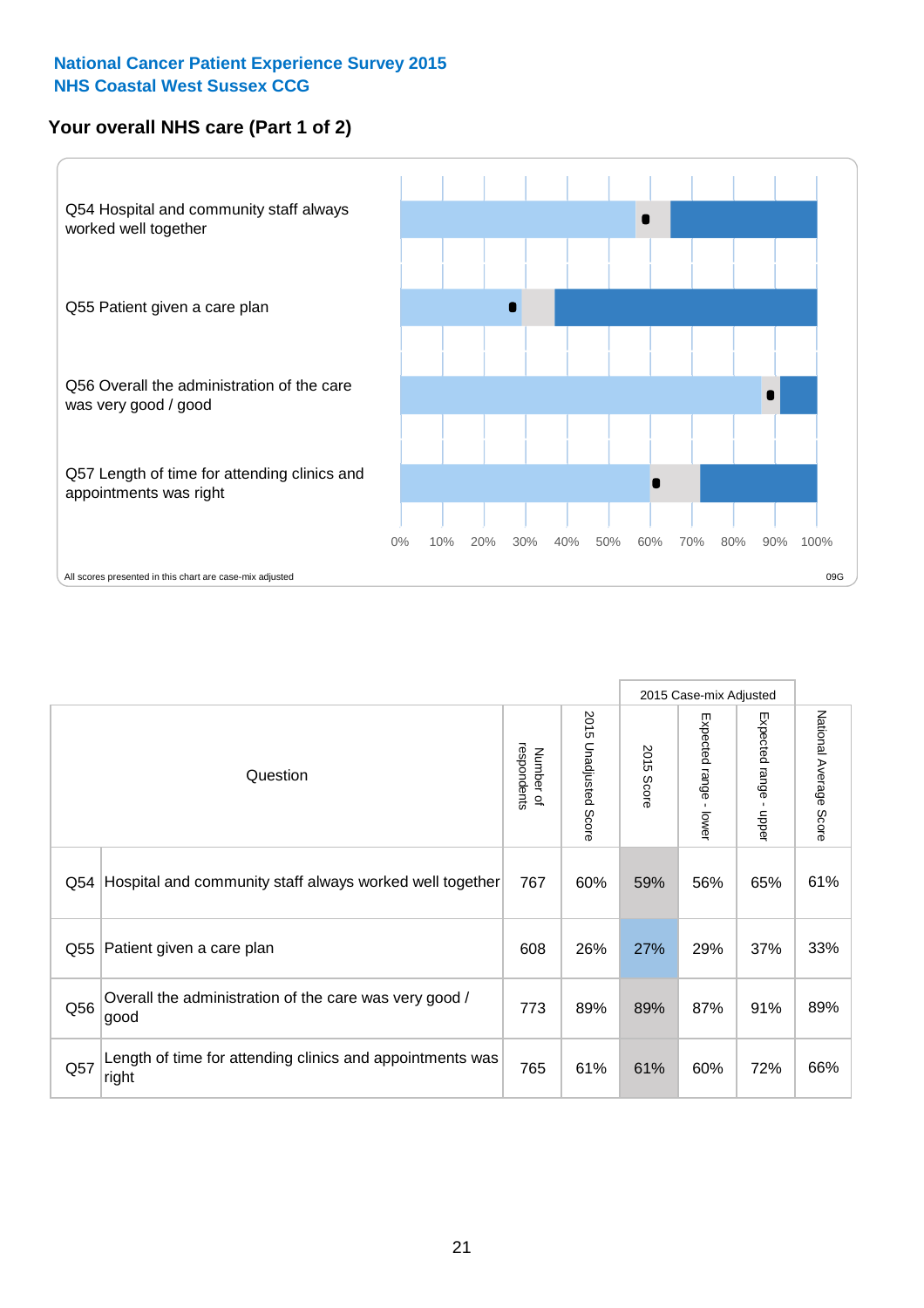# **Your overall NHS care (Part 2 of 2)**



|     |                                                       |                                   |                             |               |                            | 2015 Case-mix Adjusted     |                        |
|-----|-------------------------------------------------------|-----------------------------------|-----------------------------|---------------|----------------------------|----------------------------|------------------------|
|     | Question                                              | respondents<br>Number<br>$\Omega$ | 2015<br>Inadjusted<br>Score | 2015<br>Score | Expected<br>range<br>lower | Expected<br>range<br>nbber | National Average Score |
| Q58 | Taking part in cancer research discussed with patient | 752                               | 24%                         | 23%           | 22%                        | 35%                        | 28%                    |



|     |                                                                        |                                              |                             |               |                                                           | 2015 Case-mix Adjusted                                          |                        |
|-----|------------------------------------------------------------------------|----------------------------------------------|-----------------------------|---------------|-----------------------------------------------------------|-----------------------------------------------------------------|------------------------|
|     | Question                                                               | respondents<br>Number<br>$\overline{\sigma}$ | 2015<br>Unadjusted<br>Score | 2015<br>Score | OWer<br>limit<br>range<br>$\overline{\sigma}$<br>expected | Upper<br>limit<br>range<br>$\overline{\mathcal{C}}$<br>expected | National Average Score |
| Q59 | Patient's average rating of care scored from very poor to<br>very good | 766                                          | 8.7                         | 8.6           | 8.6                                                       | 8.8                                                             | 8.7                    |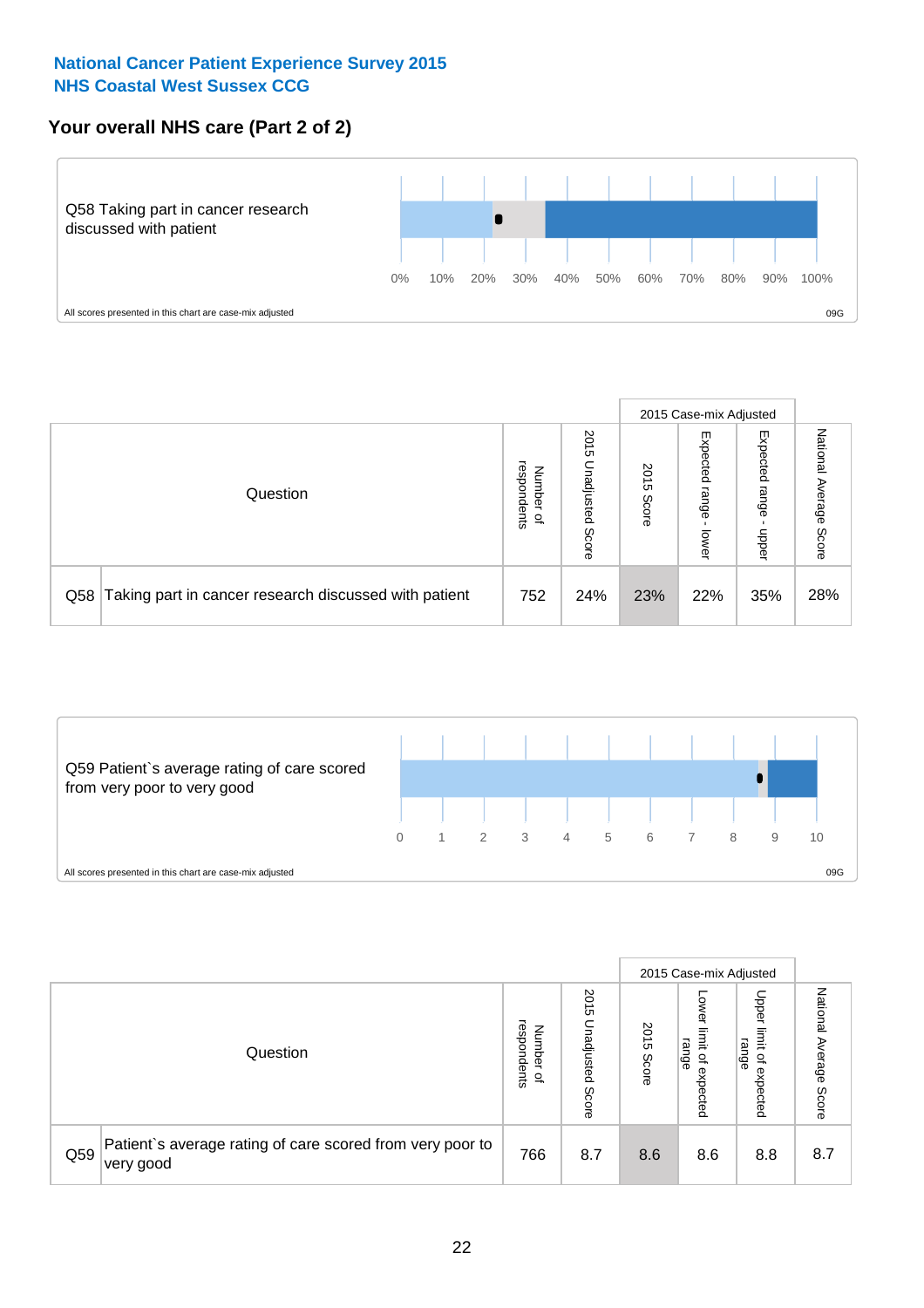# **Comparisons by tumour group for this CCG**

The following tables show the unadjusted CCG and the national percentage scores for each question broken down by tumour group. Where a cell in the table contains an asterisk this indicates that the number of patients in that group was below 21 and too small to display. Where a cell in the table contains "n.a." this indicates that there were no respondents for that tumour group.

# **Seeing your GP**

|                      | Q1. Saw GP once /<br>had to go to hospital | twice before being told | Q2. Patient thought<br>they were seen as<br>soon as necessary |                 |  |
|----------------------|--------------------------------------------|-------------------------|---------------------------------------------------------------|-----------------|--|
| <b>Cancer type</b>   | This CCG <sup>\$</sup>                     | <b>National</b>         | This CCG <sup>\$</sup>                                        | <b>National</b> |  |
| Brain / CNS          | $\star$                                    | 60%                     | $\star$                                                       | 77%             |  |
| <b>Breast</b>        | 96%                                        | 93%                     | 89%                                                           | 88%             |  |
| Colorectal / LGT     | 82%                                        | 72%                     | 78%                                                           | 80%             |  |
| Gynaecological       | 90%                                        | 75%                     | 77%                                                           | 78%             |  |
| Haematological       | 63%                                        | 64%                     | 78%                                                           | 80%             |  |
| <b>Head and Neck</b> | $\star$                                    | 77%                     | $\star$                                                       | 79%             |  |
| Lung                 | 73%                                        | 69%                     | 89%                                                           | 83%             |  |
| Prostate             | 81%                                        | 79%                     | 87%                                                           | 85%             |  |
| Sarcoma              | $\star$                                    | 64%                     | $\star$                                                       | 69%             |  |
| Skin                 | 86%                                        | 91%                     | 86%                                                           | 87%             |  |
| <b>Upper Gastro</b>  | 79%                                        | 70%                     | 78%                                                           | 78%             |  |
| Urological           | 81%                                        | 81%                     | 96%                                                           | 84%             |  |
| Other                | 75%                                        | 70%                     | 72%                                                           | 78%             |  |
| <b>All Cancers</b>   | 79%                                        | 76%                     | 83%                                                           | 82%             |  |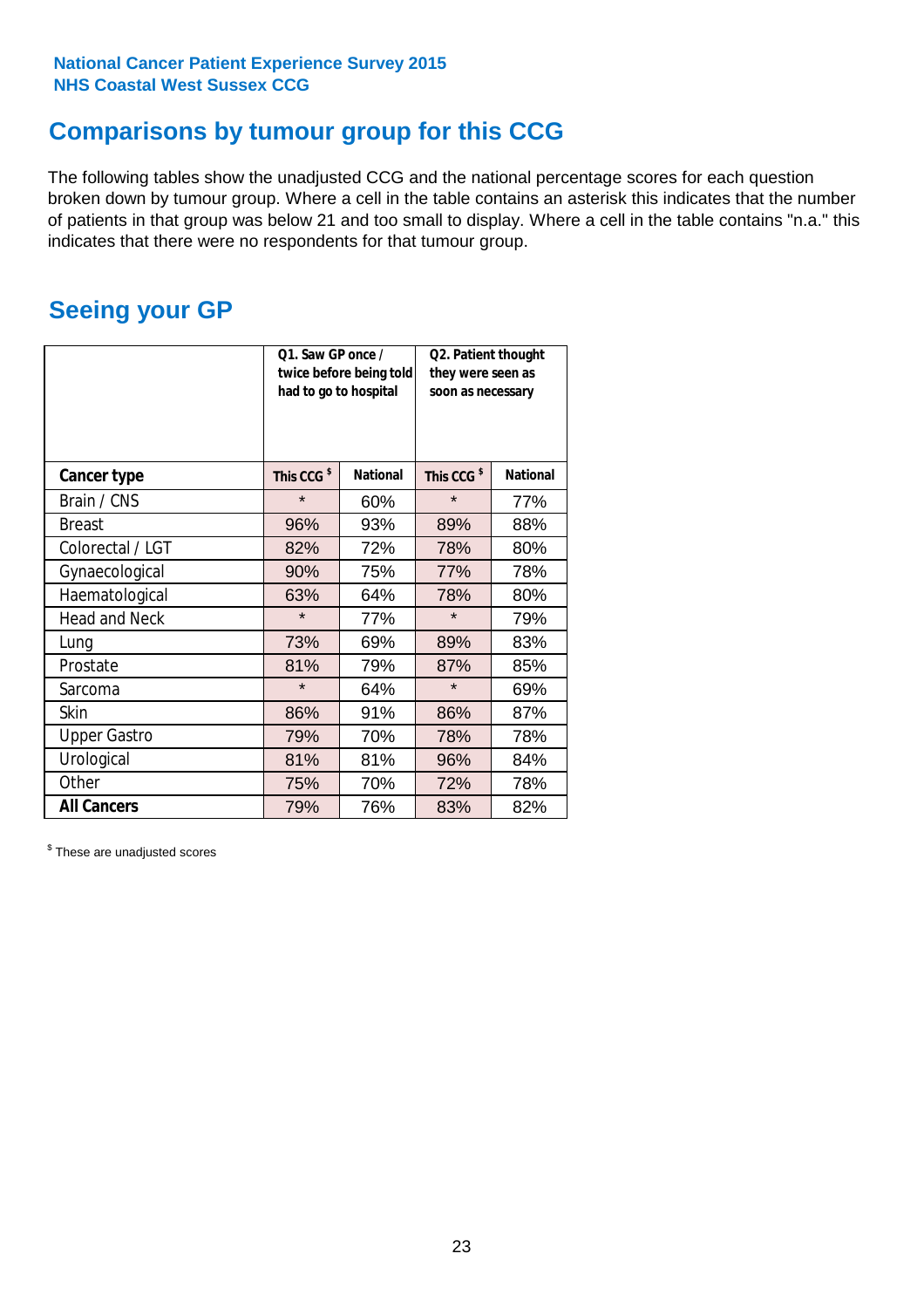# **Diagnostic tests**

|                      | be done was about<br>right | Q6. The length of time<br>waiting for the test to | Q7. Given complete<br>explanation of test<br>results in<br>understandable way |                 |  |  |
|----------------------|----------------------------|---------------------------------------------------|-------------------------------------------------------------------------------|-----------------|--|--|
| <b>Cancer type</b>   | This CCG <sup>\$</sup>     | <b>National</b>                                   | This CCG <sup>\$</sup>                                                        | <b>National</b> |  |  |
| Brain / CNS          | $\star$                    | 87%                                               | $\star$                                                                       | 69%             |  |  |
| <b>Breast</b>        | 90%                        | 90%                                               | 80%                                                                           | 82%             |  |  |
| Colorectal / LGT     | 84%                        | 86%                                               | 82%                                                                           | 81%             |  |  |
| Gynaecological       | 88%                        | 84%                                               | 79%                                                                           | 76%             |  |  |
| Haematological       | 88%                        | 87%                                               | 69%                                                                           | 76%             |  |  |
| <b>Head and Neck</b> | $\star$                    | 84%                                               | $\star$                                                                       | 77%             |  |  |
| Lung                 | 97%                        | 87%                                               | 80%                                                                           | 78%             |  |  |
| Prostate             | 85%                        | 85%                                               | 85%                                                                           | 79%             |  |  |
| Sarcoma              | $\star$                    | 81%                                               | $\star$                                                                       | 77%             |  |  |
| Skin                 | $\star$                    | 89%                                               | $\star$                                                                       | 85%             |  |  |
| <b>Upper Gastro</b>  | 81%                        | 83%                                               | 71%                                                                           | 77%             |  |  |
| Urological           | 88%                        | 85%                                               | 86%                                                                           | 78%             |  |  |
| Other                | 83%<br>85%                 |                                                   | 68%                                                                           | 76%             |  |  |
| <b>All Cancers</b>   | 87%                        | 87%                                               | 78%                                                                           | 79%             |  |  |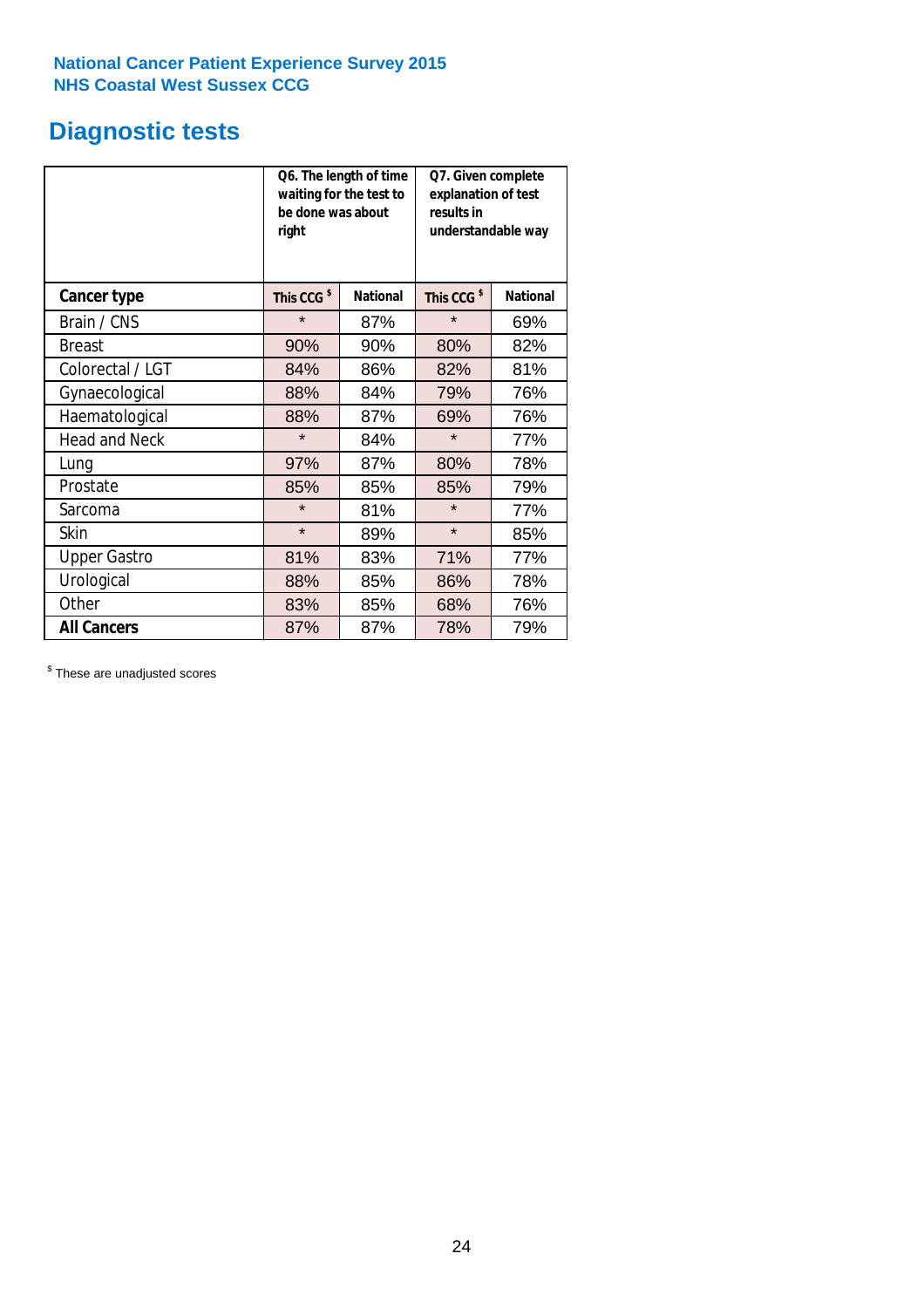# **Finding out what was wrong with you**

|                      | Q8. Patient told they<br>could bring a family<br>member or friend<br>when first told they<br>had cancer |                 | Q9. Patient felt they<br>were told sensitively<br>that they had cancer |                 | Q10. Patient<br>completely understood<br>the explanation of<br>what was wrong |                 | Q11. Patient given<br>easy to understand<br>written information<br>about the type of<br>cancer they had |                 |
|----------------------|---------------------------------------------------------------------------------------------------------|-----------------|------------------------------------------------------------------------|-----------------|-------------------------------------------------------------------------------|-----------------|---------------------------------------------------------------------------------------------------------|-----------------|
| Cancer type          | This CCG <sup>\$</sup>                                                                                  | <b>National</b> | This CCG <sup>\$</sup>                                                 | <b>National</b> | This CCG <sup>\$</sup>                                                        | <b>National</b> | This CCG <sup>\$</sup>                                                                                  | <b>National</b> |
| Brain / CNS          | $\star$                                                                                                 | 85%             | $\star$                                                                | 79%             | $\star$                                                                       | 60%             | $\star$                                                                                                 | 62%             |
| <b>Breast</b>        | 85%                                                                                                     | 83%             | 87%                                                                    | 88%             | 79%                                                                           | 78%             | 77%                                                                                                     | 76%             |
| Colorectal / LGT     | 78%                                                                                                     | 83%             | 83%                                                                    | 85%             | 80%                                                                           | 79%             | 79%                                                                                                     | 71%             |
| Gynaecological       | 68%                                                                                                     | 75%             | 82%                                                                    | 83%             | 76%                                                                           | 73%             | 61%                                                                                                     | 69%             |
| Haematological       | 71%                                                                                                     | 75%             | 77%                                                                    | 83%             | 54%                                                                           | 60%             | 70%                                                                                                     | 74%             |
| <b>Head and Neck</b> | $\star$                                                                                                 | 73%             | $\star$                                                                | 85%             | $\star$                                                                       | 75%             | $\star$                                                                                                 | 61%             |
| Lung                 | 84%                                                                                                     | 80%             | 91%                                                                    | 83%             | 69%                                                                           | 75%             | 60%                                                                                                     | 66%             |
| Prostate             | 68%                                                                                                     | 80%             | 82%                                                                    | 84%             | 74%                                                                           | 78%             | 76%                                                                                                     | 80%             |
| Sarcoma              | $\star$                                                                                                 | 77%             | $\star$                                                                | 82%             | $\star$                                                                       | 63%             | $\star$                                                                                                 | 61%             |
| Skin                 | 71%                                                                                                     | 71%             | 97%                                                                    | 90%             | 86%                                                                           | 83%             | 91%                                                                                                     | 84%             |
| <b>Upper Gastro</b>  | 93%                                                                                                     | 79%             | 91%                                                                    | 79%             | 78%                                                                           | 72%             | 63%                                                                                                     | 64%             |
| Urological           | 58%                                                                                                     | 74%             | 82%                                                                    | 82%             | 76%                                                                           | 76%             | 89%                                                                                                     | 71%             |
| Other                | 86%                                                                                                     | 77%             | 78%                                                                    | 82%             | 68%                                                                           | 72%             | 67%                                                                                                     | 61%             |
| <b>All Cancers</b>   | 77%                                                                                                     | 79%             | 83%                                                                    | 84%             | 71%                                                                           | 73%             | 73%                                                                                                     | 72%             |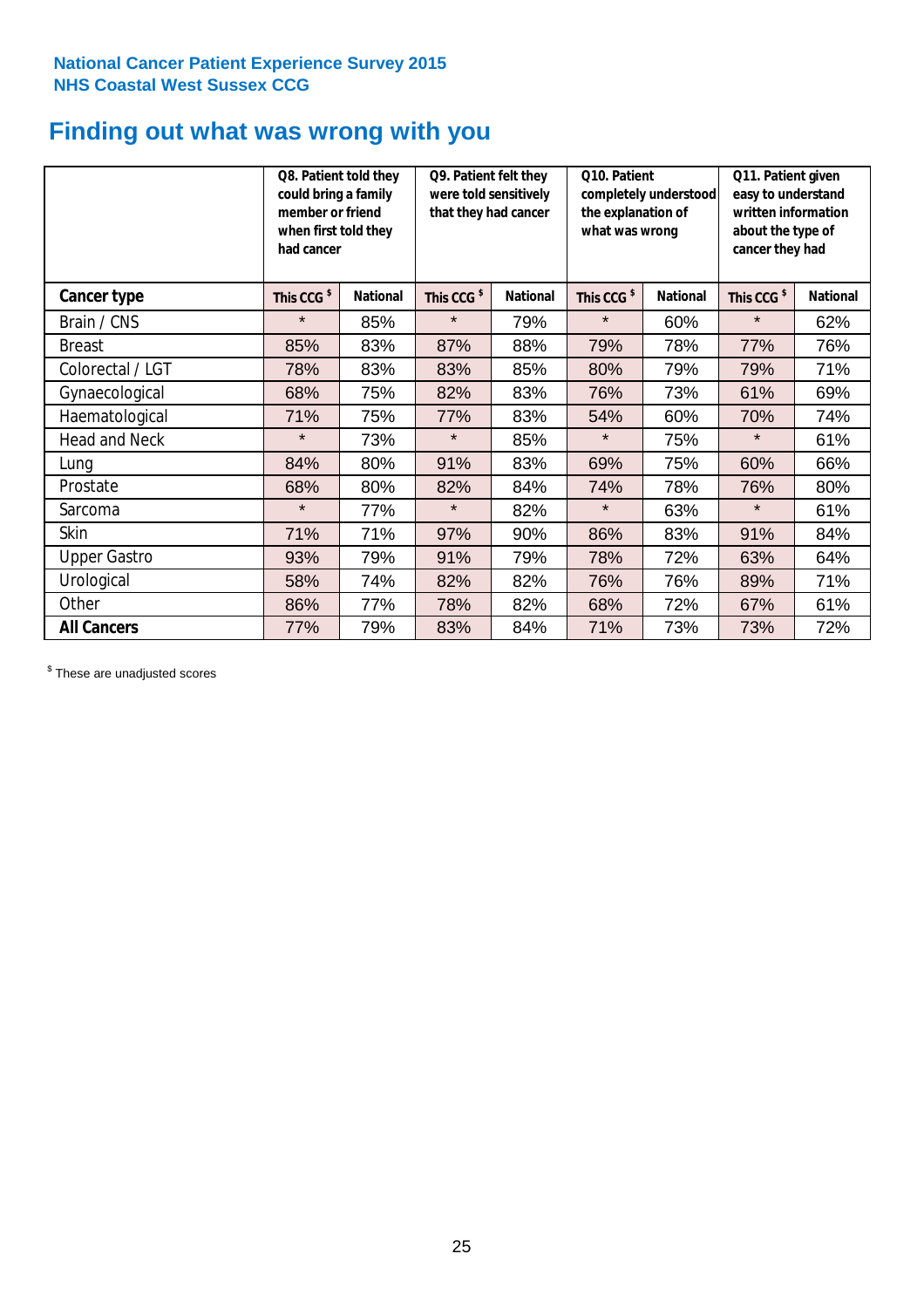# **Deciding the best treatment for you**

|                      | 012. Patient felt that<br>treatment options<br>were completely<br>explained |                 | O13. Possible side<br>understandable way | effects explained in an | Q14. Patient given<br>practical advice and<br>support in dealing with<br>side effects of<br>treatment |                 |  |
|----------------------|-----------------------------------------------------------------------------|-----------------|------------------------------------------|-------------------------|-------------------------------------------------------------------------------------------------------|-----------------|--|
| <b>Cancer type</b>   | This CCG <sup>\$</sup>                                                      | <b>National</b> | This CCG <sup>\$</sup>                   | <b>National</b>         | This CCG <sup>\$</sup>                                                                                | <b>National</b> |  |
| Brain / CNS          | $\star$                                                                     | 80%             | $\star$                                  | 71%                     | $\star$                                                                                               | 62%             |  |
| <b>Breast</b>        | 81%                                                                         | 84%             | 72%                                      | 76%                     | 67%                                                                                                   | 69%             |  |
| Colorectal / LGT     | 89%                                                                         | 85%             | 72%                                      | 75%                     | 63%                                                                                                   | 68%             |  |
| Gynaecological       | 80%                                                                         | 84%             | 65%                                      | 76%                     | 64%                                                                                                   | 68%             |  |
| Haematological       | 74%                                                                         | 81%             | 59%                                      | 69%                     | 54%                                                                                                   | 65%             |  |
| <b>Head and Neck</b> | $\star$                                                                     | 85%             | $\star$                                  | 72%                     | $\star$                                                                                               | 67%             |  |
| Lung                 | 82%                                                                         | 84%             | 73%                                      | 74%                     | 65%                                                                                                   | 69%             |  |
| Prostate             | 77%                                                                         | 80%             | 63%                                      | 71%                     | 49%                                                                                                   | 61%             |  |
| Sarcoma              | $\star$                                                                     | 82%             | $\star$                                  | 75%                     | $\star$                                                                                               | 66%             |  |
| Skin                 | 86%                                                                         | 88%             | 76%                                      | 75%                     | 81%                                                                                                   | 74%             |  |
| <b>Upper Gastro</b>  | 74%                                                                         | 83%             | 72%                                      | 72%                     | 69%                                                                                                   | 66%             |  |
| Urological           | 90%                                                                         | 80%             | 73%                                      | 69%                     | 69%                                                                                                   | 61%             |  |
| Other                | 75%                                                                         | 80%             | 70%                                      | 72%                     | 56%                                                                                                   | 64%             |  |
| <b>All Cancers</b>   | 80%                                                                         | 83%             | 67%                                      | 73%                     | 61%                                                                                                   | 66%             |  |

|                      | in the future          | Q15. Patient definitely<br>told about side effects<br>that could affect them | Q16. Patient definitely<br>involved in decisions<br>about care and<br>treatment |                 |  |
|----------------------|------------------------|------------------------------------------------------------------------------|---------------------------------------------------------------------------------|-----------------|--|
| <b>Cancer type</b>   | This CCG <sup>\$</sup> | <b>National</b>                                                              | This CCG <sup>\$</sup>                                                          | <b>National</b> |  |
| Brain / CNS          | $\star$                | 56%                                                                          | $\star$                                                                         | 74%             |  |
| <b>Breast</b>        | 51%                    | 55%                                                                          | 81%                                                                             | 79%             |  |
| Colorectal / LGT     | 49%                    | 56%                                                                          | 80%                                                                             | 79%             |  |
| Gynaecological       | 43%                    | 54%                                                                          | 76%                                                                             | 76%             |  |
| Haematological       | 41%<br>50%             |                                                                              | 71%                                                                             | 77%             |  |
| <b>Head and Neck</b> | $\star$                | 58%                                                                          | $\star$                                                                         | 76%             |  |
| Lung                 | 41%                    | 54%                                                                          | 71%                                                                             | 78%             |  |
| Prostate             | 54%                    | 63%                                                                          | 79%                                                                             | 79%             |  |
| Sarcoma              | $\star$                | 54%                                                                          | $\star$                                                                         | 77%             |  |
| Skin                 | $\star$                | 66%                                                                          | 96%                                                                             | 86%             |  |
| <b>Upper Gastro</b>  | 55%                    | 53%                                                                          | 73%                                                                             | 77%             |  |
| Urological           | 60%                    | 52%                                                                          | 81%                                                                             | 75%             |  |
| Other                | 45%                    | 51%                                                                          | 73%                                                                             | 75%             |  |
| <b>All Cancers</b>   | 48%                    | 54%                                                                          | 77%                                                                             | 78%             |  |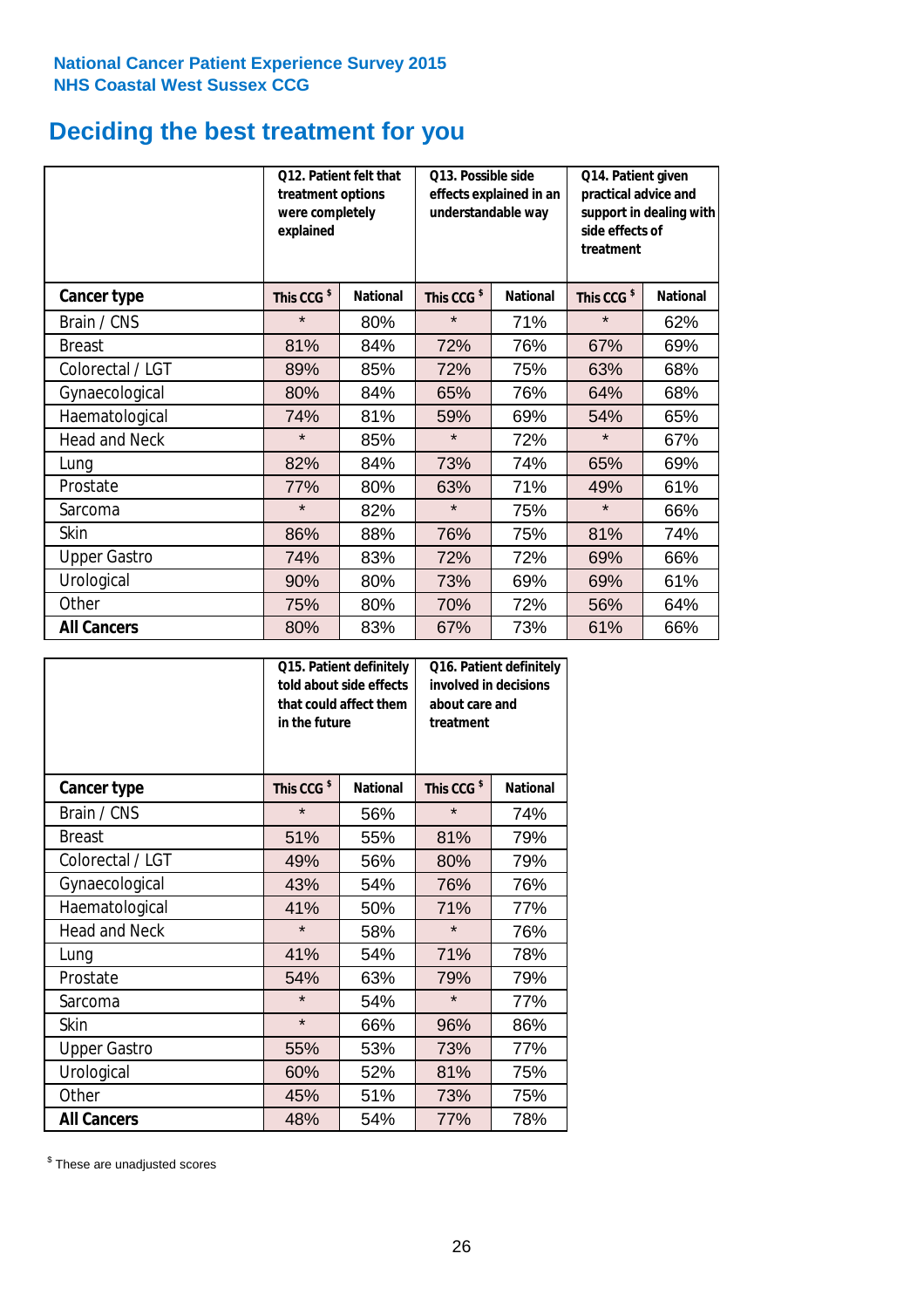# **Clinical Nurse Specialist**

|                      | would support them<br>through their<br>treatment | Q17. Patient given the<br>name of the CNS who | Q18. Patient found it<br>easy to contact their<br><b>CNS</b> |                 | <b>Q19. Get</b><br>understandable<br>answers to important<br>questions all or most<br>of the time |                 |  |
|----------------------|--------------------------------------------------|-----------------------------------------------|--------------------------------------------------------------|-----------------|---------------------------------------------------------------------------------------------------|-----------------|--|
| <b>Cancer type</b>   | This CCG <sup>\$</sup>                           | <b>National</b>                               | This CCG <sup>\$</sup>                                       | <b>National</b> | This CCG <sup>\$</sup>                                                                            | <b>National</b> |  |
| Brain / CNS          | $\star$                                          | 95%                                           | $\star$                                                      | 84%             | $\star$                                                                                           | 85%             |  |
| <b>Breast</b>        | 84%                                              | 94%                                           | 92%                                                          | 85%             | 91%                                                                                               | 88%             |  |
| Colorectal / LGT     | 90%                                              | 91%                                           | 71%                                                          | 88%             | 69%                                                                                               | 90%             |  |
| Gynaecological       | 100%                                             | 93%                                           | 81%                                                          | 86%             | 82%                                                                                               | 87%             |  |
| Haematological       | 85%                                              | 89%                                           | 87%                                                          | 89%             | 86%                                                                                               | 90%             |  |
| <b>Head and Neck</b> | $\star$                                          | 88%                                           | $\star$                                                      | 86%             | $\star$                                                                                           | 88%             |  |
| Lung                 | 100%                                             | 93%                                           | 86%                                                          | 89%             | 85%                                                                                               | 89%             |  |
| Prostate             | 91%                                              | 89%                                           | 75%                                                          | 83%             | 85%                                                                                               | 88%             |  |
| Sarcoma              | $\star$                                          | 87%                                           | $\star$                                                      | 86%             | $\star$                                                                                           | 88%             |  |
| Skin                 | 89%                                              | 88%                                           | $\star$                                                      | 90%             | $\star$                                                                                           | 92%             |  |
| <b>Upper Gastro</b>  | 97%                                              | 92%                                           | 81%                                                          | 87%             | 83%                                                                                               | 88%             |  |
| Urological           | 91%                                              | 80%                                           | 89%                                                          | 85%             | 95%                                                                                               | 88%             |  |
| Other                | 76%                                              | 86%                                           | 81%                                                          | 86%             | 89%                                                                                               | 87%             |  |
| <b>All Cancers</b>   | 88%                                              | 90%                                           | 85%                                                          | 87%             | 86%                                                                                               | 88%             |  |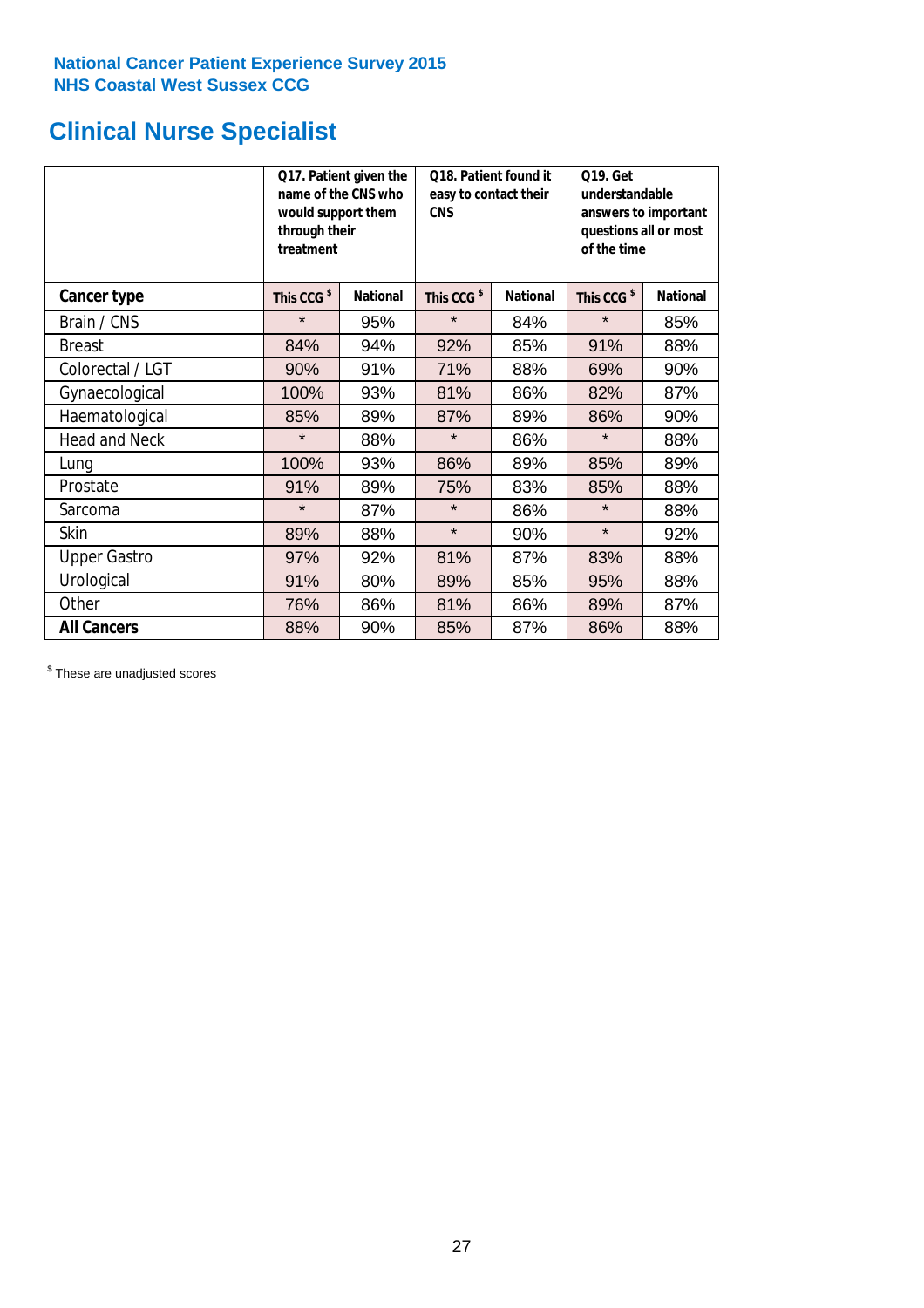# **Support for people with cancer**

|                      |                        | Q20. Hospital staff<br>gave information<br>about support groups |                        | Q21. Hospital staff<br>gave information<br>about impact cancer<br>could have on day to<br>day activities |                        | Q22. Hospital staff<br>gave information on<br>getting financial help |                        | Q23. Hospital staff told<br>patient they could get<br>free prescriptions |  |
|----------------------|------------------------|-----------------------------------------------------------------|------------------------|----------------------------------------------------------------------------------------------------------|------------------------|----------------------------------------------------------------------|------------------------|--------------------------------------------------------------------------|--|
| <b>Cancer type</b>   | This CCG <sup>\$</sup> | <b>National</b>                                                 | This CCG <sup>\$</sup> | <b>National</b>                                                                                          | This CCG <sup>\$</sup> | <b>National</b>                                                      | This CCG <sup>\$</sup> | <b>National</b>                                                          |  |
| Brain / CNS          | $\star$                | 85%                                                             | $\star$                | 80%                                                                                                      | $\star$                | 72%                                                                  | $\star$                | 79%                                                                      |  |
| <b>Breast</b>        | 84%                    | 88%                                                             | 88%                    | 85%                                                                                                      | 53%                    | 60%                                                                  | 71%                    | 80%                                                                      |  |
| Colorectal / LGT     | 67%                    | 82%                                                             | 75%                    | 82%                                                                                                      | 41%                    | 52%                                                                  | 97%                    | 83%                                                                      |  |
| Gynaecological       | 65%                    | 83%                                                             | 64%                    | 81%                                                                                                      | 33%                    | 58%                                                                  | $\star$                | 76%                                                                      |  |
| Haematological       | 78%                    | 82%                                                             | 76%                    | 82%                                                                                                      | 49%                    | 56%                                                                  | 86%                    | 86%                                                                      |  |
| <b>Head and Neck</b> | $\star$                | 83%                                                             | $\star$                | 80%                                                                                                      | $\star$                | 55%                                                                  | $\star$                | 80%                                                                      |  |
| Lung                 | 91%                    | 82%                                                             | 76%                    | 80%                                                                                                      | 67%                    | 68%                                                                  | $\star$                | 85%                                                                      |  |
| Prostate             | 89%                    | 85%                                                             | 74%                    | 81%                                                                                                      | $\star$                | 41%                                                                  | $\star$                | 76%                                                                      |  |
| Sarcoma              | $\star$                | 82%                                                             | $\star$                | 80%                                                                                                      | $\star$                | 57%                                                                  | $\star$                | 75%                                                                      |  |
| Skin                 | $\star$                | 85%                                                             | $\star$                | 85%                                                                                                      | $\star$                | 51%                                                                  | $\star$                | 65%                                                                      |  |
| <b>Upper Gastro</b>  | 76%                    | 82%                                                             | 73%                    | 78%                                                                                                      | $\star$                | 57%                                                                  | $\star$                | 83%                                                                      |  |
| Urological           | 81%                    | 71%                                                             | 80%                    | 70%                                                                                                      | $\star$                | 33%                                                                  | $\star$                | 69%                                                                      |  |
| Other                | 80%                    | 80%                                                             | 67%                    | 77%                                                                                                      | 47%                    | 53%                                                                  | 72%                    | 79%                                                                      |  |
| <b>All Cancers</b>   | 80%                    | 83%                                                             | 77%                    | 81%                                                                                                      | 51%                    | 55%                                                                  | 78%                    | 80%                                                                      |  |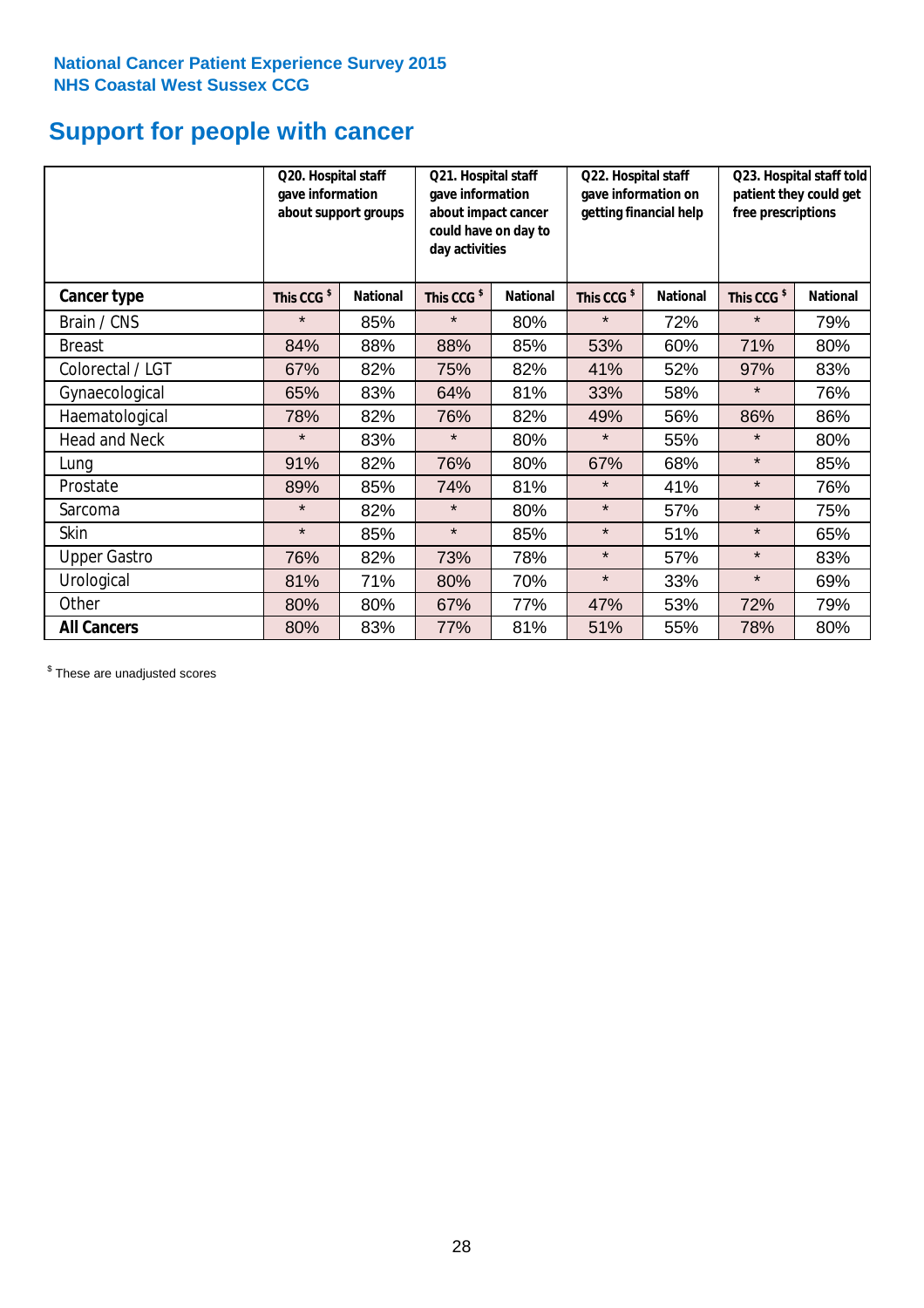# **Operations**

|                      | Q26. Staff explained<br>how operation had<br>gone in<br>understandable way |                 |  |  |
|----------------------|----------------------------------------------------------------------------|-----------------|--|--|
| <b>Cancer type</b>   | This CCG <sup>\$</sup>                                                     | <b>National</b> |  |  |
| Brain / CNS          | $\star$                                                                    | 75%             |  |  |
| <b>Breast</b>        | 83%                                                                        | 77%             |  |  |
| Colorectal / LGT     | 81%                                                                        | 81%             |  |  |
| Gynaecological       | 73%                                                                        | 79%             |  |  |
| Haematological       | 70%                                                                        | 75%             |  |  |
| <b>Head and Neck</b> | $\star$                                                                    | 77%             |  |  |
| Lung                 | $\star$                                                                    | 76%             |  |  |
| Prostate             | 80%                                                                        | 76%             |  |  |
| Sarcoma              | $\star$                                                                    | 80%             |  |  |
| Skin                 | 88%                                                                        | 84%             |  |  |
| <b>Upper Gastro</b>  | $\star$                                                                    | 81%             |  |  |
| Urological           | 82%                                                                        | 74%             |  |  |
| Other                | 70%                                                                        | 78%             |  |  |
| <b>All Cancers</b>   | 81%                                                                        | 78%             |  |  |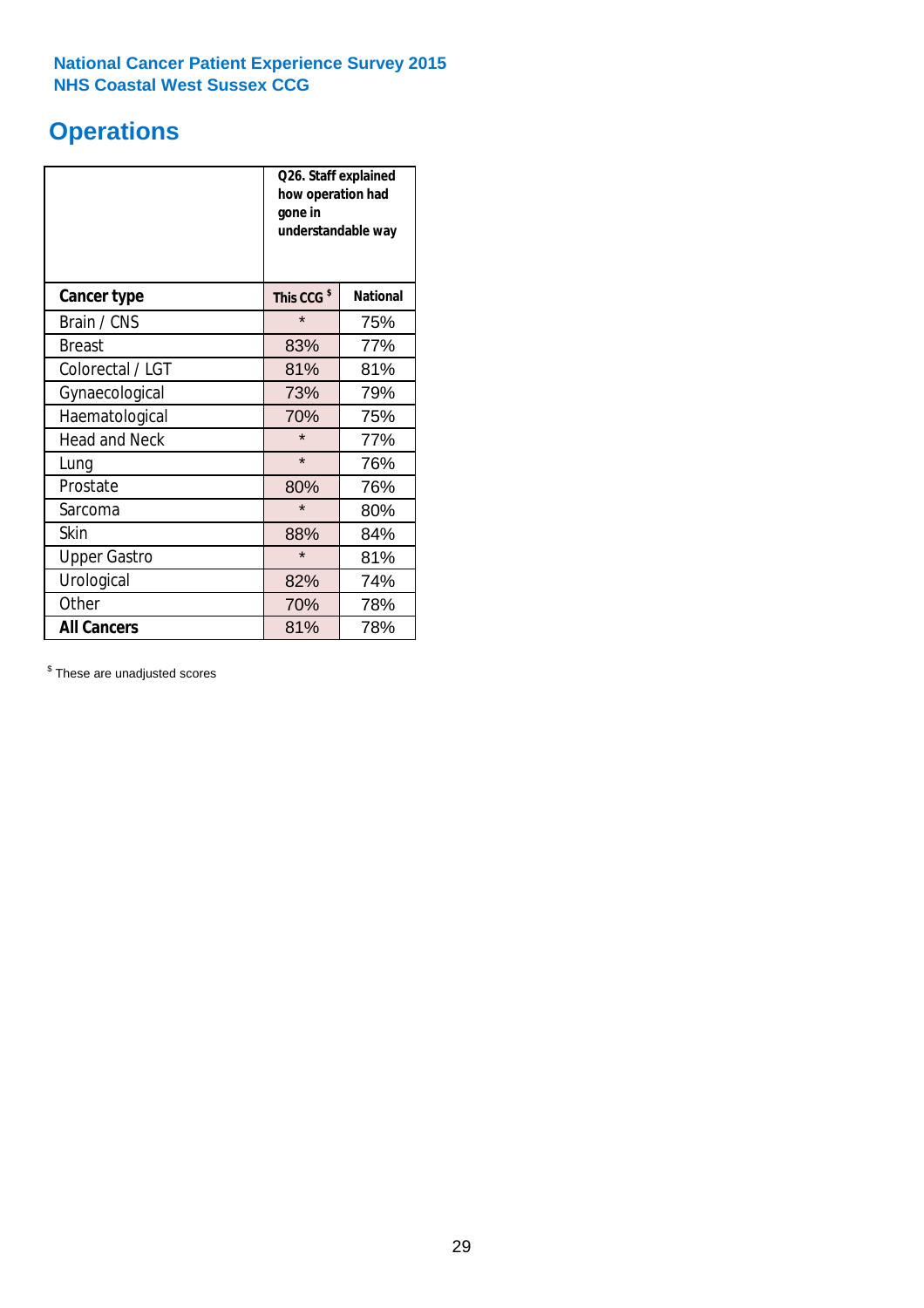# **Hospital care as an inpatient (Part 1 of 2)**

|                      |                        | Q28. Groups of doctors<br>Q29. Patient had<br>or nurses did not talk<br>confidence and trust in<br>in front of patient as if<br>all doctors treating<br>they were not there<br>them |                        |                 | Q30. Patient's family<br>or someone close<br>definitely had<br>doctor | opportunity to talk to | Q31. Patient had<br>confidence and trust in I<br>all ward nurses |                 |
|----------------------|------------------------|-------------------------------------------------------------------------------------------------------------------------------------------------------------------------------------|------------------------|-----------------|-----------------------------------------------------------------------|------------------------|------------------------------------------------------------------|-----------------|
| Cancer type          | This CCG <sup>\$</sup> | <b>National</b>                                                                                                                                                                     | This CCG <sup>\$</sup> | <b>National</b> | This CCG <sup>\$</sup>                                                | <b>National</b>        | This CCG <sup>\$</sup>                                           | <b>National</b> |
| Brain / CNS          | $\star$                | 68%                                                                                                                                                                                 | $\star$                | 78%             | $\star$                                                               | 65%                    | $\star$                                                          | 67%             |
| <b>Breast</b>        | 89%                    | 89%                                                                                                                                                                                 | 86%                    | 86%             | 79%                                                                   | 73%                    | 72%                                                              | 74%             |
| Colorectal / LGT     | 71%                    | 75%                                                                                                                                                                                 | 78%                    | 85%             | 70%                                                                   | 72%                    | 60%                                                              | 68%             |
| Gynaecological       | 96%                    | 84%                                                                                                                                                                                 | 78%                    | 86%             | 65%                                                                   | 71%                    | 64%                                                              | 69%             |
| Haematological       | 81%                    | 80%                                                                                                                                                                                 | 74%                    | 81%             | 75%                                                                   | 75%                    | 74%                                                              | 73%             |
| <b>Head and Neck</b> | $\star$                | 79%                                                                                                                                                                                 | $\star$                | 85%             | $\star$                                                               | 73%                    | $\star$                                                          | 72%             |
| Lung                 | $\star$                | 75%                                                                                                                                                                                 | $\star$                | 82%             | $\star$                                                               | 71%                    | $\star$                                                          | 73%             |
| Prostate             | 88%                    | 84%                                                                                                                                                                                 | 92%                    | 87%             | $\star$                                                               | 72%                    | 88%                                                              | 75%             |
| Sarcoma              | $\star$                | 82%                                                                                                                                                                                 | $\star$                | 85%             | $\star$                                                               | 75%                    | $\star$                                                          | 70%             |
| Skin                 | $\star$                | 85%                                                                                                                                                                                 | $\star$                | 90%             | $\star$                                                               | 79%                    | $\star$                                                          | 84%             |
| <b>Upper Gastro</b>  | $\star$                | 75%                                                                                                                                                                                 | $\star$                | 83%             | $\star$                                                               | 72%                    | $\star$                                                          | 70%             |
| Urological           | 91%                    | 80%                                                                                                                                                                                 | 89%                    | 84%             | 76%                                                                   | 67%                    | 79%                                                              | 75%             |
| Other                | 79%                    | 79%                                                                                                                                                                                 | 79%                    | 79%             | 64%                                                                   | 70%                    | 76%                                                              | 69%             |
| <b>All Cancers</b>   | 83%                    | 81%                                                                                                                                                                                 | 82%                    | 84%             | 73%                                                                   | 72%                    | 73%                                                              | 72%             |

|                      | Q32. Always / nearly<br>always enough nurses<br>on duty |                 | Q33. All staff asked<br>patient what name<br>they preferred to be<br>called by |                 | Q34. Always given<br>enough privacy when<br>discussing condition or<br>treatment |                 | Q35. Patient was able<br>to discuss worries or<br>fears with staff during<br>visit |                 |
|----------------------|---------------------------------------------------------|-----------------|--------------------------------------------------------------------------------|-----------------|----------------------------------------------------------------------------------|-----------------|------------------------------------------------------------------------------------|-----------------|
| <b>Cancer type</b>   | This CCG <sup>\$</sup>                                  | <b>National</b> | This CCG <sup>\$</sup>                                                         | <b>National</b> | This CCG <sup>\$</sup>                                                           | <b>National</b> | This CCG <sup>\$</sup>                                                             | <b>National</b> |
| Brain / CNS          | $\star$                                                 | 64%             | $\star$                                                                        | 69%             | $\star$                                                                          | 80%             | $\star$                                                                            | 44%             |
| <b>Breast</b>        | 71%                                                     | 69%             | 66%                                                                            | 60%             | 82%                                                                              | 86%             | 45%                                                                                | 53%             |
| Colorectal / LGT     | 59%                                                     | 61%             | 73%                                                                            | 70%             | 73%                                                                              | 84%             | 44%                                                                                | 54%             |
| Gynaecological       | 68%                                                     | 65%             | 74%                                                                            | 63%             | 89%                                                                              | 82%             | 50%                                                                                | 50%             |
| Haematological       | 61%                                                     | 63%             | 74%                                                                            | 67%             | 88%                                                                              | 86%             | 54%                                                                                | 55%             |
| <b>Head and Neck</b> | $\star$                                                 | 67%             | $\star$                                                                        | 66%             | $\star$                                                                          | 85%             | $\star$                                                                            | 50%             |
| Lung                 | $\star$                                                 | 68%             | $\star$                                                                        | 71%             | $\star$                                                                          | 84%             | $\star$                                                                            | 49%             |
| Prostate             | 88%                                                     | 71%             | 69%                                                                            | 67%             | 85%                                                                              | 87%             | $\star$                                                                            | 52%             |
| Sarcoma              | $\star$                                                 | 68%             | $\star$                                                                        | 71%             | $\star$                                                                          | 87%             | $\star$                                                                            | 52%             |
| Skin                 | $\star$                                                 | 81%             | $\star$                                                                        | 67%             | $\star$                                                                          | 89%             | $\star$                                                                            | 61%             |
| <b>Upper Gastro</b>  | $\star$                                                 | 62%             | $\star$                                                                        | 75%             | $\star$                                                                          | 83%             | $\star$                                                                            | 53%             |
| Urological           | 81%                                                     | 68%             | 87%                                                                            | 71%             | 93%                                                                              | 84%             | 59%                                                                                | 46%             |
| Other                | 71%                                                     | 62%             | 62%                                                                            | 66%             | 75%                                                                              | 82%             | 48%                                                                                | 48%             |
| <b>All Cancers</b>   | 69%                                                     | 66%             | 72%                                                                            | 67%             | 83%                                                                              | 85%             | 50%                                                                                | 52%             |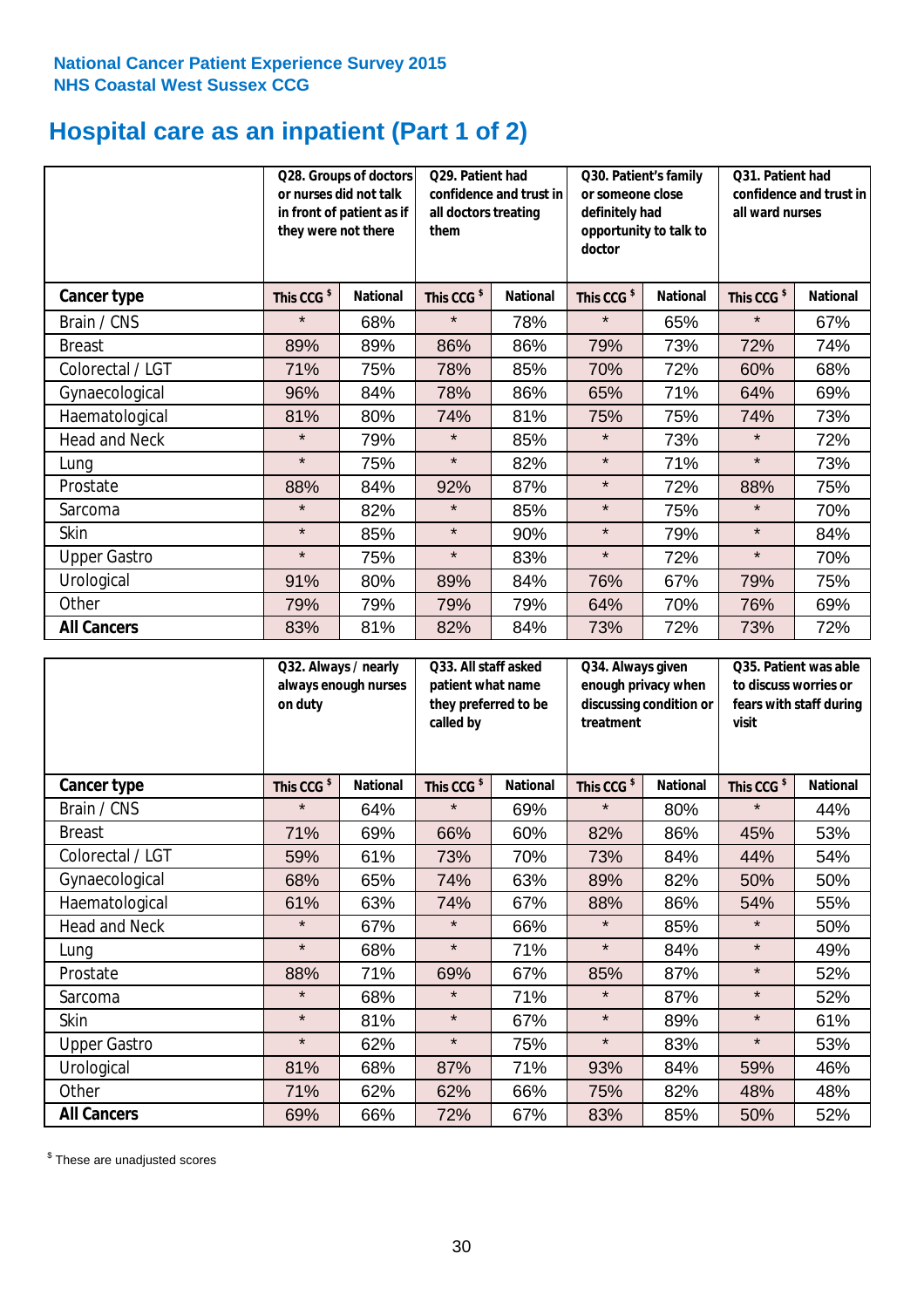# **Hospital care as an inpatient (Part 2 of 2)**

|                      | Q36. Hospital staff<br>definitely did<br>everything to help<br>control pain |                 | Q37. Always treated<br>with respect and<br>dignity by staff |                 | Q38. Given clear<br>written information<br>about what should /<br>should not do post<br>discharge |                 | Q39. Staff told patient<br>who to contact if<br>worried post discharge |                 |
|----------------------|-----------------------------------------------------------------------------|-----------------|-------------------------------------------------------------|-----------------|---------------------------------------------------------------------------------------------------|-----------------|------------------------------------------------------------------------|-----------------|
| Cancer type          | This CCG <sup>\$</sup>                                                      | <b>National</b> | This CCG <sup>\$</sup>                                      | <b>National</b> | This CCG <sup>\$</sup>                                                                            | <b>National</b> | This CCG <sup>\$</sup>                                                 | <b>National</b> |
| Brain / CNS          | $\star$                                                                     | 82%             | $\star$                                                     | 84%             | $\star$                                                                                           | 79%             | $\star$                                                                | 91%             |
| <b>Breast</b>        | 86%                                                                         | 86%             | 88%                                                         | 88%             | 89%                                                                                               | 90%             | 93%                                                                    | 95%             |
| Colorectal / LGT     | 79%                                                                         | 84%             | 88%                                                         | 86%             | 72%                                                                                               | 83%             | 90%                                                                    | 94%             |
| Gynaecological       | 80%                                                                         | 83%             | 79%                                                         | 85%             | 92%                                                                                               | 86%             | 96%                                                                    | 93%             |
| Haematological       | 90%                                                                         | 84%             | 87%                                                         | 89%             | 81%                                                                                               | 79%             | 97%                                                                    | 95%             |
| <b>Head and Neck</b> | $\star$                                                                     | 84%             | $\star$                                                     | 88%             | $\star$                                                                                           | 86%             | $\star$                                                                | 92%             |
| Lung                 | $\star$                                                                     | 83%             | $\star$                                                     | 87%             | $\star$                                                                                           | 81%             | $\star$                                                                | 92%             |
| Prostate             | $\star$                                                                     | 85%             | 96%                                                         | 91%             | 80%                                                                                               | 87%             | 96%                                                                    | 94%             |
| Sarcoma              | $\star$                                                                     | 86%             | $\star$                                                     | 91%             | $\star$                                                                                           | 83%             | $\star$                                                                | 94%             |
| Skin                 | $\star$                                                                     | 88%             | $\star$                                                     | 93%             | $\star$                                                                                           | 91%             | $\star$                                                                | 97%             |
| <b>Upper Gastro</b>  | $\star$                                                                     | 83%             | $\star$                                                     | 86%             | $\star$                                                                                           | 79%             | $\star$                                                                | 93%             |
| Urological           | 93%                                                                         | 80%             | 98%                                                         | 88%             | 93%                                                                                               | 83%             | 93%                                                                    | 90%             |
| Other                | 81%                                                                         | 82%             | 79%                                                         | 85%             | 82%                                                                                               | 80%             | 93%                                                                    | 92%             |
| <b>All Cancers</b>   | 85%                                                                         | 84%             | 88%                                                         | 87%             | 84%                                                                                               | 84%             | 94%                                                                    | 94%             |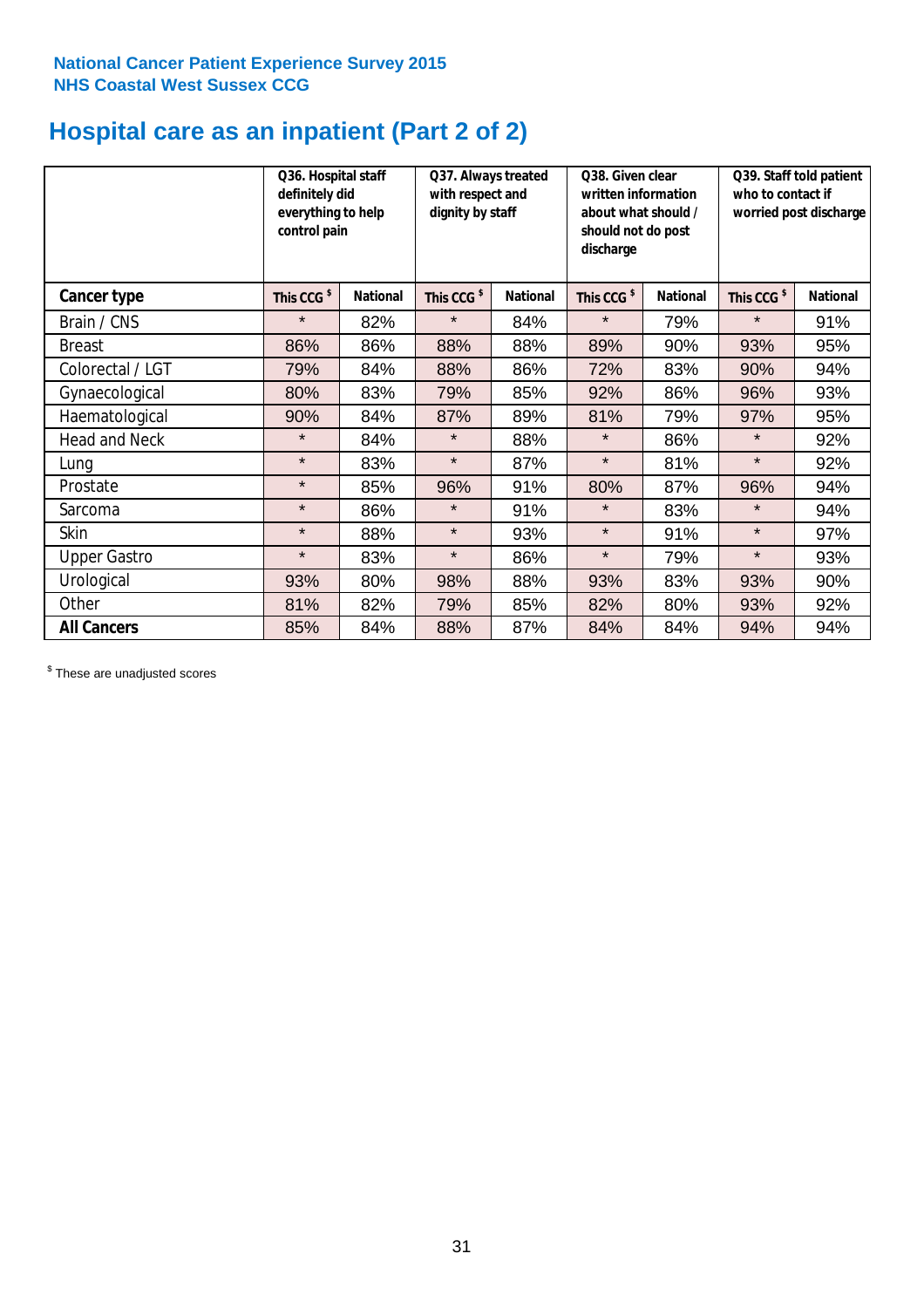# **Hospital care as a day patient / outpatient**

|                      | to discuss worries or<br>visit | Q41. Patient was able<br>fears with staff during | Q42. Doctor had the<br>right notes and other<br>documentation with<br>them |                 | Q44. Beforehand<br>patient had all<br>information needed<br>about radiotherapy<br>treatment |                 | Q45. Patient given<br>understandable<br>information about<br>whether radiotherapy<br>was working |                 |
|----------------------|--------------------------------|--------------------------------------------------|----------------------------------------------------------------------------|-----------------|---------------------------------------------------------------------------------------------|-----------------|--------------------------------------------------------------------------------------------------|-----------------|
| Cancer type          | This CCG <sup>\$</sup>         | <b>National</b>                                  | This CCG <sup>\$</sup>                                                     | <b>National</b> | This CCG <sup>\$</sup>                                                                      | <b>National</b> | This CCG <sup>\$</sup>                                                                           | <b>National</b> |
| Brain / CNS          | $\star$                        | 65%                                              | $\star$                                                                    | 94%             | n.a.                                                                                        | 85%             | n.a.                                                                                             | 52%             |
| <b>Breast</b>        | 70%                            | 70%                                              | 98%                                                                        | 95%             | 84%                                                                                         | 87%             | 61%                                                                                              | 60%             |
| Colorectal / LGT     | 69%                            | 73%                                              | 99%                                                                        | 95%             | $\star$                                                                                     | 85%             | $\star$                                                                                          | 55%             |
| Gynaecological       | 56%                            | 70%                                              | 83%                                                                        | 96%             | $\star$                                                                                     | 85%             | $\star$                                                                                          | 64%             |
| Haematological       | 67%                            | 74%                                              | 98%                                                                        | 97%             | $\star$                                                                                     | 82%             | $\star$                                                                                          | 64%             |
| <b>Head and Neck</b> | $\star$                        | 69%                                              | $\star$                                                                    | 95%             | $\star$                                                                                     | 86%             | $\star$                                                                                          | 60%             |
| Lung                 | 66%                            | 69%                                              | 90%                                                                        | 96%             | $\star$                                                                                     | 86%             | $\star$                                                                                          | 59%             |
| Prostate             | 67%                            | 69%                                              | 98%                                                                        | 95%             | $\star$                                                                                     | 88%             | $\star$                                                                                          | 61%             |
| Sarcoma              | $\star$                        | 68%                                              | $\star$                                                                    | 97%             | n.a.                                                                                        | 88%             | n.a.                                                                                             | 63%             |
| Skin                 | $\star$                        | 73%                                              | 96%                                                                        | 96%             | $\star$                                                                                     | 81%             | $\star$                                                                                          | 63%             |
| <b>Upper Gastro</b>  | 64%                            | 68%                                              | 97%                                                                        | 95%             | $\star$                                                                                     | 85%             | $\star$                                                                                          | 57%             |
| Urological           | 78%                            | 65%                                              | 94%                                                                        | 95%             | $\star$                                                                                     | 81%             | $\star$                                                                                          | 53%             |
| Other                | 60%                            | 67%                                              | 98%                                                                        | 95%             | $\star$                                                                                     | 83%             | $\star$                                                                                          | 59%             |
| <b>All Cancers</b>   | 68%                            | 70%                                              | 97%                                                                        | 96%             | 81%                                                                                         | 86%             | 61%                                                                                              | 60%             |

|                      | O47. Beforehand<br>patient had all<br>information needed<br>about chemotherapy<br>treatment |                 | Q48. Patient given<br>understandable<br>information about<br>whether<br>chemotherapy was<br>working |                 |  |
|----------------------|---------------------------------------------------------------------------------------------|-----------------|-----------------------------------------------------------------------------------------------------|-----------------|--|
| <b>Cancer type</b>   | This CCG <sup>\$</sup>                                                                      | <b>National</b> | This CCG <sup>\$</sup>                                                                              | <b>National</b> |  |
| Brain / CNS          | $\star$                                                                                     | 82%             | $\star$                                                                                             | 57%             |  |
| <b>Breast</b>        | 78%                                                                                         | 83%             | 58%                                                                                                 | 62%             |  |
| Colorectal / LGT     | 76%                                                                                         | 86%             | 66%                                                                                                 | 65%             |  |
| Gynaecological       | $\star$                                                                                     | 86%             | $\star$                                                                                             | 68%             |  |
| Haematological       | 83%                                                                                         | 85%             | 72%                                                                                                 | 75%             |  |
| <b>Head and Neck</b> | $\star$                                                                                     | 80%             | $\star$                                                                                             | 52%             |  |
| Lung                 | 80%                                                                                         | 85%             | 58%                                                                                                 | 68%             |  |
| Prostate             | $\star$                                                                                     | 83%             | $\star$                                                                                             | 69%             |  |
| Sarcoma              | $\star$                                                                                     | 82%             | $\star$                                                                                             | 70%             |  |
| Skin                 | $\star$                                                                                     | 92%             | $\star$                                                                                             | 80%             |  |
| <b>Upper Gastro</b>  | 86%                                                                                         | 83%             | 73%                                                                                                 | 64%             |  |
| Urological           | 96%                                                                                         | 83%             | $\star$                                                                                             | 66%             |  |
| Other                | 86%                                                                                         | 85%             | 85%                                                                                                 | 70%             |  |
| <b>All Cancers</b>   | 82%                                                                                         | 84%             | 69%                                                                                                 | 68%             |  |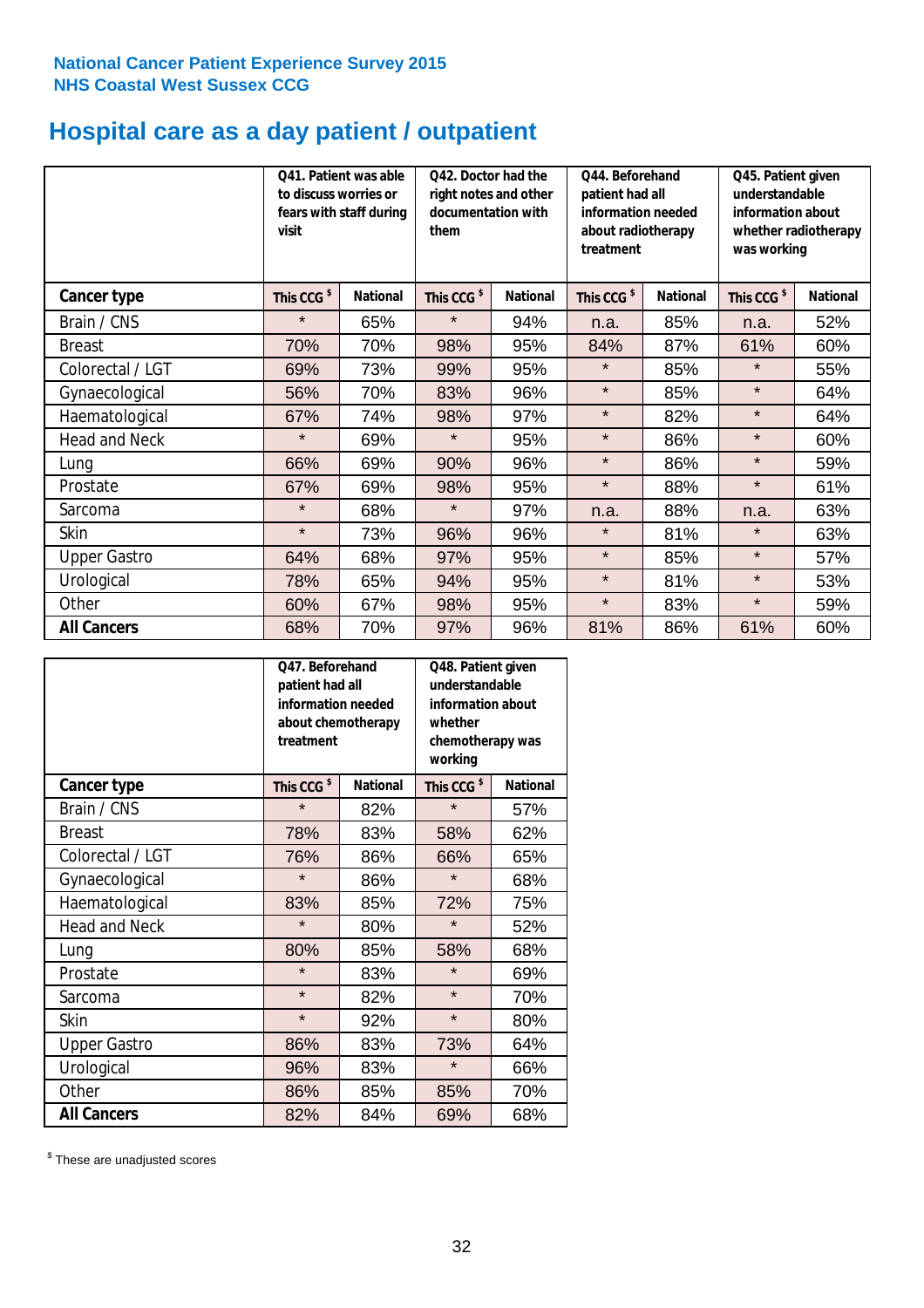# **Home care and support**

|                      | Q49. Hospital staff<br>gave family or | someone close all the<br>information needed to<br>help with care at home | Q50. Patient definitely<br>given enough support<br>from health or social<br>services during<br>treatment |                        | Q51. Patient definitely<br>given enough support<br>from health or social<br>services after<br>treatment |     |
|----------------------|---------------------------------------|--------------------------------------------------------------------------|----------------------------------------------------------------------------------------------------------|------------------------|---------------------------------------------------------------------------------------------------------|-----|
| <b>Cancer type</b>   | This CCG <sup>\$</sup>                | <b>National</b><br>This CCG <sup>\$</sup><br><b>National</b>             |                                                                                                          | This CCG <sup>\$</sup> | <b>National</b>                                                                                         |     |
| Brain / CNS          | $\star$                               | 56%                                                                      | n.a.                                                                                                     | 44%                    | n.a.                                                                                                    | 44% |
| <b>Breast</b>        | 60%                                   | 57%                                                                      | 42%                                                                                                      | 54%                    | 36%                                                                                                     | 40% |
| Colorectal / LGT     | 44%                                   | 60%                                                                      | 51%                                                                                                      | 62%                    | $\star$                                                                                                 | 52% |
| Gynaecological       | 54%                                   | 56%                                                                      | $\star$                                                                                                  | 52%                    | $\star$                                                                                                 | 42% |
| Haematological       | 53%                                   | 60%                                                                      | 33%                                                                                                      | 52%                    | 24%                                                                                                     | 43% |
| <b>Head and Neck</b> | $\star$                               | 59%                                                                      | $\star$                                                                                                  | 53%                    | $\star$                                                                                                 | 50% |
| Lung                 | 56%                                   | 57%                                                                      | $\star$                                                                                                  | 52%                    | $\star$                                                                                                 | 42% |
| Prostate             | 48%                                   | 55%                                                                      | 45%                                                                                                      | 47%                    | $\star$                                                                                                 | 43% |
| Sarcoma              | $\star$                               | 59%                                                                      | $\star$                                                                                                  | 58%                    | $\star$                                                                                                 | 53% |
| Skin                 | $\star$                               | 67%                                                                      | $\star$                                                                                                  | 58%                    | $\star$                                                                                                 | 61% |
| <b>Upper Gastro</b>  | 70%                                   | 59%                                                                      | $\star$                                                                                                  | 54%                    | $\star$                                                                                                 | 45% |
| Urological           | 73%                                   | 55%                                                                      | $\star$                                                                                                  | 47%                    | $\star$                                                                                                 | 44% |
| Other                | 52%                                   | 54%                                                                      | 44%                                                                                                      | 55%                    | $\star$                                                                                                 | 48% |
| <b>All Cancers</b>   | 56%                                   | 58%                                                                      | 45%                                                                                                      | 54%                    | 37%                                                                                                     | 45% |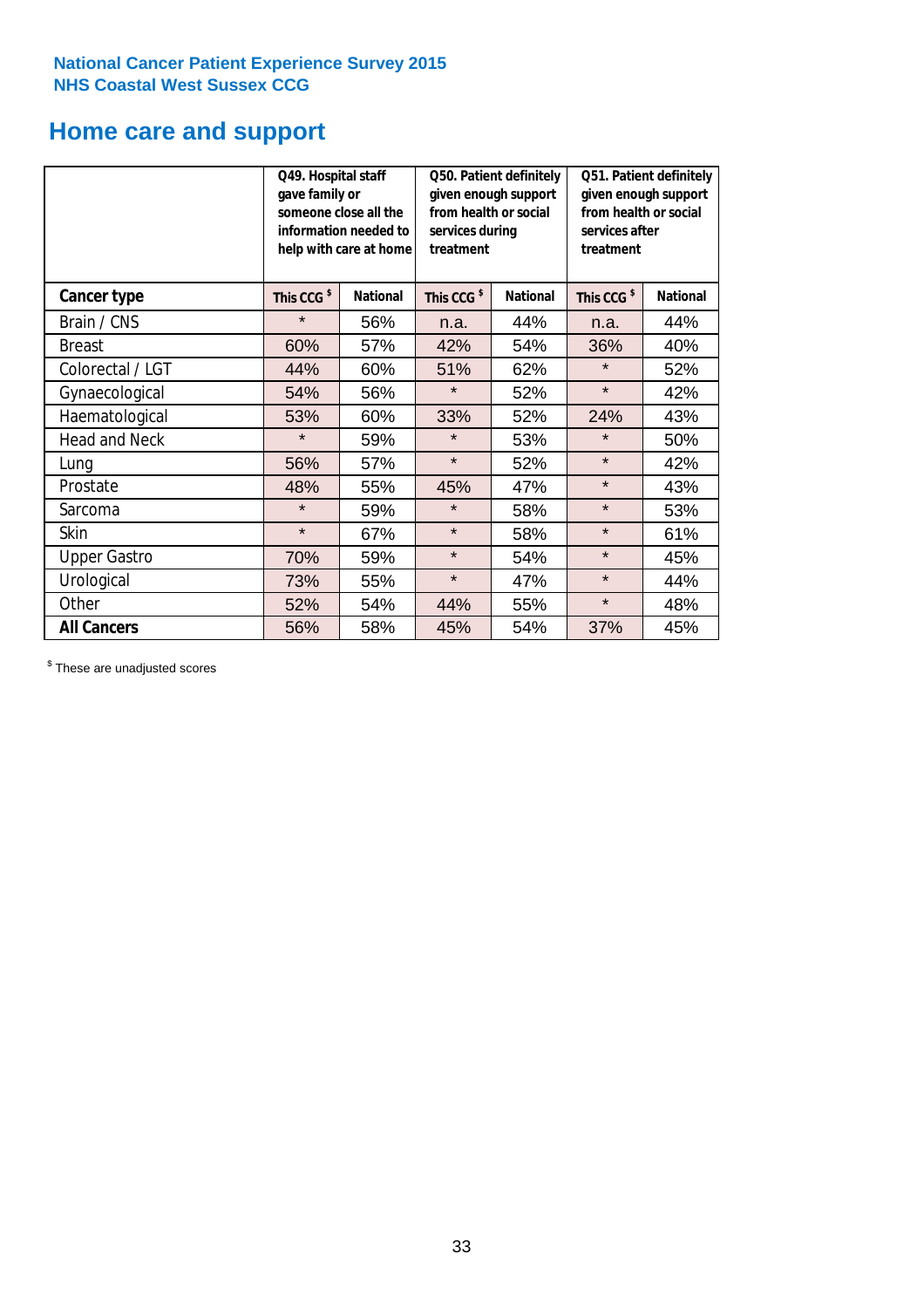# **Care from your general practice**

|                      | information about<br>treatment | Q52. GP given enough<br>patient's condition and | Q53. Practice staff<br>definitely did<br>everything they could<br>to support patient |                 |  |
|----------------------|--------------------------------|-------------------------------------------------|--------------------------------------------------------------------------------------|-----------------|--|
| <b>Cancer type</b>   | This CCG <sup>\$</sup>         | <b>National</b>                                 | This CCG <sup>\$</sup>                                                               | <b>National</b> |  |
| Brain / CNS          | $\star$                        | 94%                                             | $\star$                                                                              | 59%             |  |
| <b>Breast</b>        | 99%                            | 96%                                             | 63%                                                                                  | 63%             |  |
| Colorectal / LGT     | 95%                            | 95%                                             | 60%                                                                                  | 63%             |  |
| Gynaecological       | 89%                            | 95%                                             | 48%                                                                                  | 59%             |  |
| Haematological       | 96%                            | 96%                                             | 52%                                                                                  | 61%             |  |
| <b>Head and Neck</b> | $\star$                        | 93%                                             | $\star$                                                                              | 60%             |  |
| Lung                 | 97%                            | 95%                                             | 67%                                                                                  | 62%             |  |
| Prostate             | 96%                            | 95%                                             | 63%                                                                                  | 67%             |  |
| Sarcoma              | $\star$                        | 97%                                             | $\star$                                                                              | 65%             |  |
| <b>Skin</b>          | 95%                            | 97%                                             | $\star$                                                                              | 71%             |  |
| <b>Upper Gastro</b>  | 100%                           | 94%                                             | 62%                                                                                  | 62%             |  |
| Urological           | 93%                            | 95%                                             | 79%                                                                                  | 64%             |  |
| Other                | 98%                            | 95%                                             | 61%                                                                                  | 61%             |  |
| <b>All Cancers</b>   | 96%                            | 95%                                             | 61%                                                                                  | 63%             |  |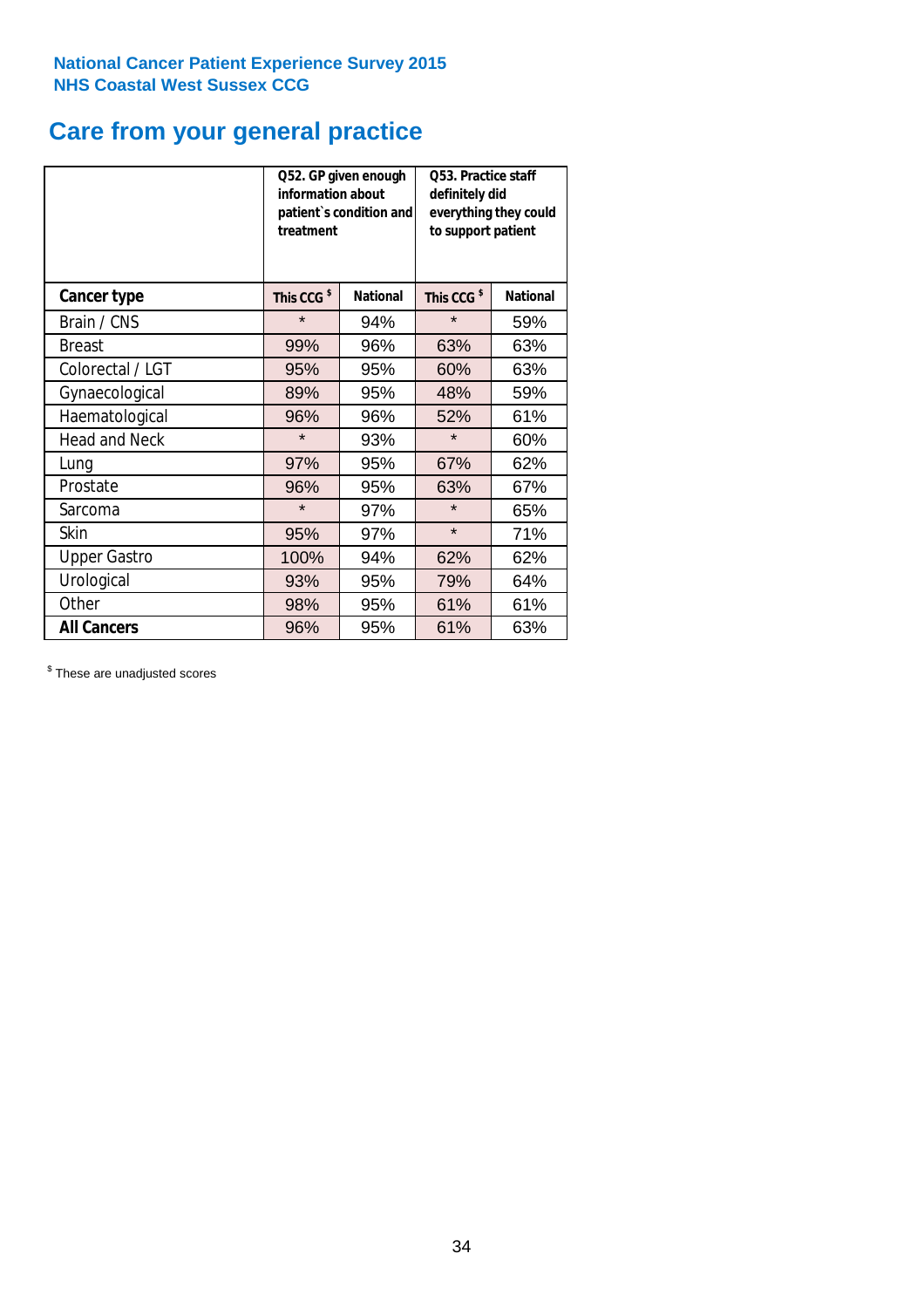# **Your overall NHS care**

|                      | Q54. Hospital and<br>community staff<br>always worked well<br>together |                 | Q55. Patient given a<br>care plan |                 | Q56. Overall the<br>administration of the<br>care was very good /<br>qood |                 | Q57. Length of time for<br>attending clinics and<br>appointments was<br>right |                 |
|----------------------|------------------------------------------------------------------------|-----------------|-----------------------------------|-----------------|---------------------------------------------------------------------------|-----------------|-------------------------------------------------------------------------------|-----------------|
| Cancer type          | This CCG <sup>\$</sup>                                                 | <b>National</b> | This CCG <sup>\$</sup>            | <b>National</b> | This CCG <sup>\$</sup>                                                    | <b>National</b> | This CCG <sup>\$</sup>                                                        | <b>National</b> |
| Brain / CNS          | $\star$                                                                | 45%             | $\star$                           | 29%             | $\star$                                                                   | 84%             | $\star$                                                                       | 60%             |
| <b>Breast</b>        | 60%                                                                    | 60%             | 33%                               | 35%             | 90%                                                                       | 90%             | 56%                                                                           | 64%             |
| Colorectal / LGT     | 51%                                                                    | 60%             | 23%                               | 36%             | 86%                                                                       | 88%             | 64%                                                                           | 68%             |
| Gynaecological       | 62%                                                                    | 58%             | 8%                                | 29%             | 86%                                                                       | 89%             | 66%                                                                           | 66%             |
| Haematological       | 58%                                                                    | 63%             | 24%                               | 33%             | 90%                                                                       | 92%             | 53%                                                                           | 62%             |
| <b>Head and Neck</b> | $\star$                                                                | 58%             | $\star$                           | 34%             | $\star$                                                                   | 89%             | $\star$                                                                       | 65%             |
| Lung                 | 77%                                                                    | 63%             | 30%                               | 32%             | 85%                                                                       | 89%             | 70%                                                                           | 70%             |
| Prostate             | 63%                                                                    | 63%             | 28%                               | 36%             | 85%                                                                       | 87%             | 76%                                                                           | 71%             |
| Sarcoma              | $\star$                                                                | 60%             | $\star$                           | 31%             | $\star$                                                                   | 90%             | $\star$                                                                       | 63%             |
| Skin                 | 64%                                                                    | 69%             | 45%                               | 39%             | 100%                                                                      | 89%             | 81%                                                                           | 73%             |
| <b>Upper Gastro</b>  | 57%                                                                    | 58%             | 22%                               | 36%             | 90%                                                                       | 88%             | 62%                                                                           | 66%             |
| Urological           | 69%                                                                    | 62%             | 24%                               | 26%             | 93%                                                                       | 84%             | 83%                                                                           | 73%             |
| Other                | 61%                                                                    | 56%             | 25%                               | 29%             | 90%                                                                       | 87%             | 49%                                                                           | 61%             |
| <b>All Cancers</b>   | 60%                                                                    | 61%             | 26%                               | 33%             | 89%                                                                       | 89%             | 61%                                                                           | 66%             |

|                      | Q58. Taking part in<br>cancer research | discussed with patient | Q59. Patient's average<br>rating of care scored<br>from very poor to very<br>good |                 |  |
|----------------------|----------------------------------------|------------------------|-----------------------------------------------------------------------------------|-----------------|--|
| <b>Cancer type</b>   | This CCG <sup>\$</sup>                 | <b>National</b>        | This CCG <sup>\$</sup>                                                            | <b>National</b> |  |
| Brain / CNS          | $\star$                                | 32%                    | $\star$                                                                           | 8.5             |  |
| <b>Breast</b>        | 16%                                    | 28%                    | 8.7                                                                               | 8.8             |  |
| Colorectal / LGT     | 8%                                     | 22%                    | 8.5                                                                               | 8.7             |  |
| Gynaecological       | 28%                                    | 27%                    | 8.6                                                                               | 8.7             |  |
| Haematological       | 38%                                    | 36%                    | 8.7                                                                               | 8.8             |  |
| <b>Head and Neck</b> | $\star$                                | 21%                    | $\star$                                                                           | 8.6             |  |
| Lung                 | 27%                                    | 34%                    | 8.5                                                                               | 8.6             |  |
| Prostate             | 37%                                    | 35%                    | 8.6                                                                               | 8.6             |  |
| Sarcoma              | $\star$                                | 29%                    | $\star$                                                                           | 8.7             |  |
| <b>Skin</b>          | 11%                                    | 17%                    | 8.8                                                                               | 8.9             |  |
| <b>Upper Gastro</b>  | 14%                                    | 30%                    | 8.8                                                                               | 8.6             |  |
| Urological           | 19%                                    | 14%                    | 8.9                                                                               | 8.5             |  |
| Other                | 28%                                    | 31%                    | 8.7                                                                               | 8.6             |  |
| <b>All Cancers</b>   | 24%                                    | 28%                    | 8.7                                                                               | 8.7             |  |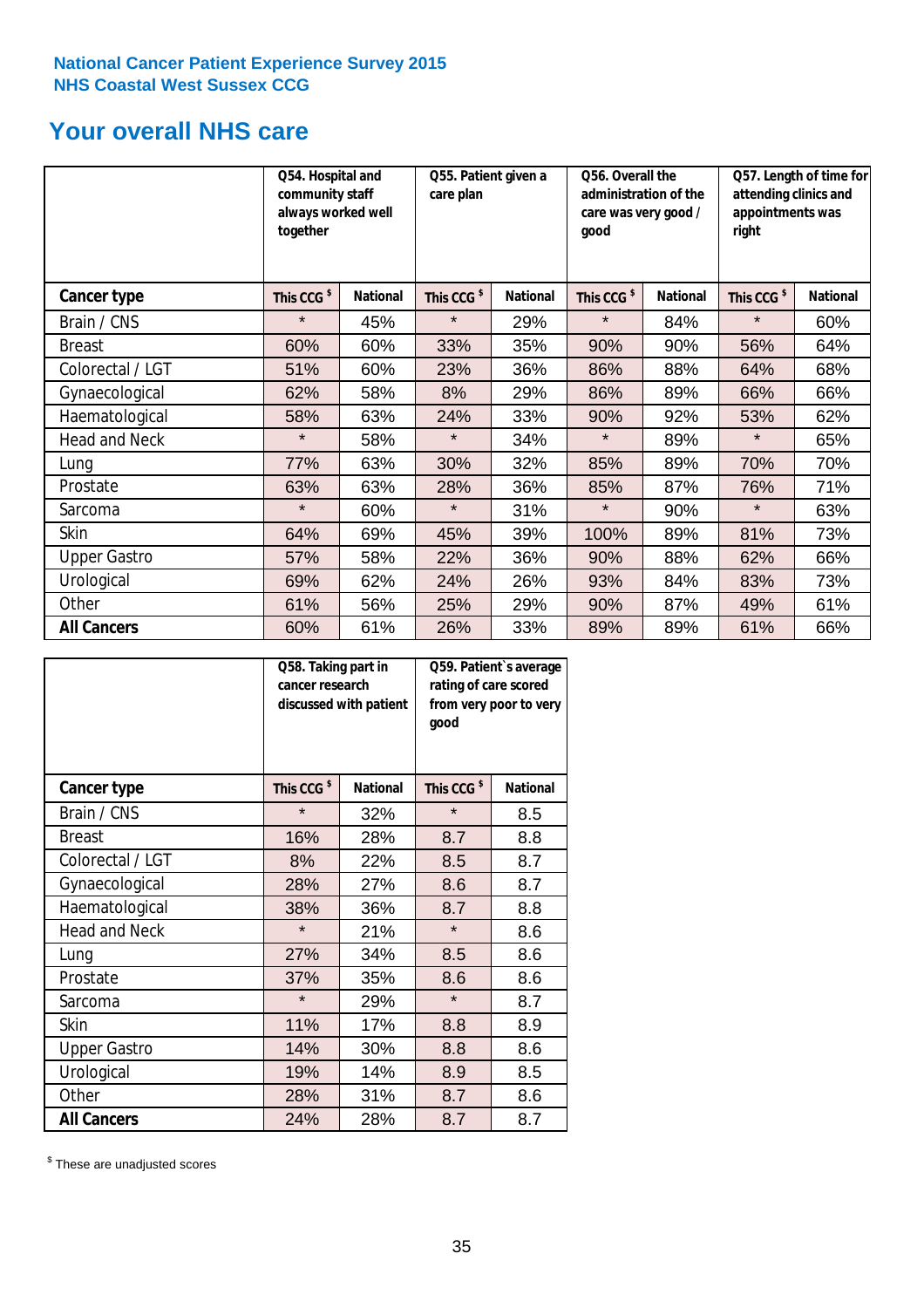# **Annex**

# **Methodology**

The sample for the survey included all adult (aged 16 and over) NHS patients, with a confirmed primary diagnosis of cancer, discharged from an NHS Trust after an inpatient episode or day case attendance for cancer related treatment in the months of April, May and June 2015.

The patients included in the sample had relevant cancer ICD10 codes (C00-99 excluding C44 and C84, and D05) in the first diagnosis field of their patient records, applied to their patient files by the relevant NHS Trust, and were alive at the point at which fieldwork commenced. Deceased checks were undertaken on up to three occasions during fieldwork, to ensure that questionnaires were not sent to patients who had died since their treatment.

Trust samples were checked rigorously for duplicates and patient lists were also de-duplicated nationally to ensure that patients did not receive multiple copies of questionnaires.

The fieldwork for the survey was undertaken between October 2015 and March 2016.

For the first time, the survey used a mixed mode methodology. Questionnaires were sent by post with two reminders where necesssary, but also included an option to complete online. A Freephone helpline was available for respondents to ask questions about the survey, to enable them to complete their questionnaires over the phone, and to provide access to a translation and interpreting facility for those whose first language was not English.

The Health Research Authority supported the survey by granting Section 251 approval.

# **Further information**

Further information on survey methodology, as well as all of the national and local reports and data, is available at www.ncpes.co.uk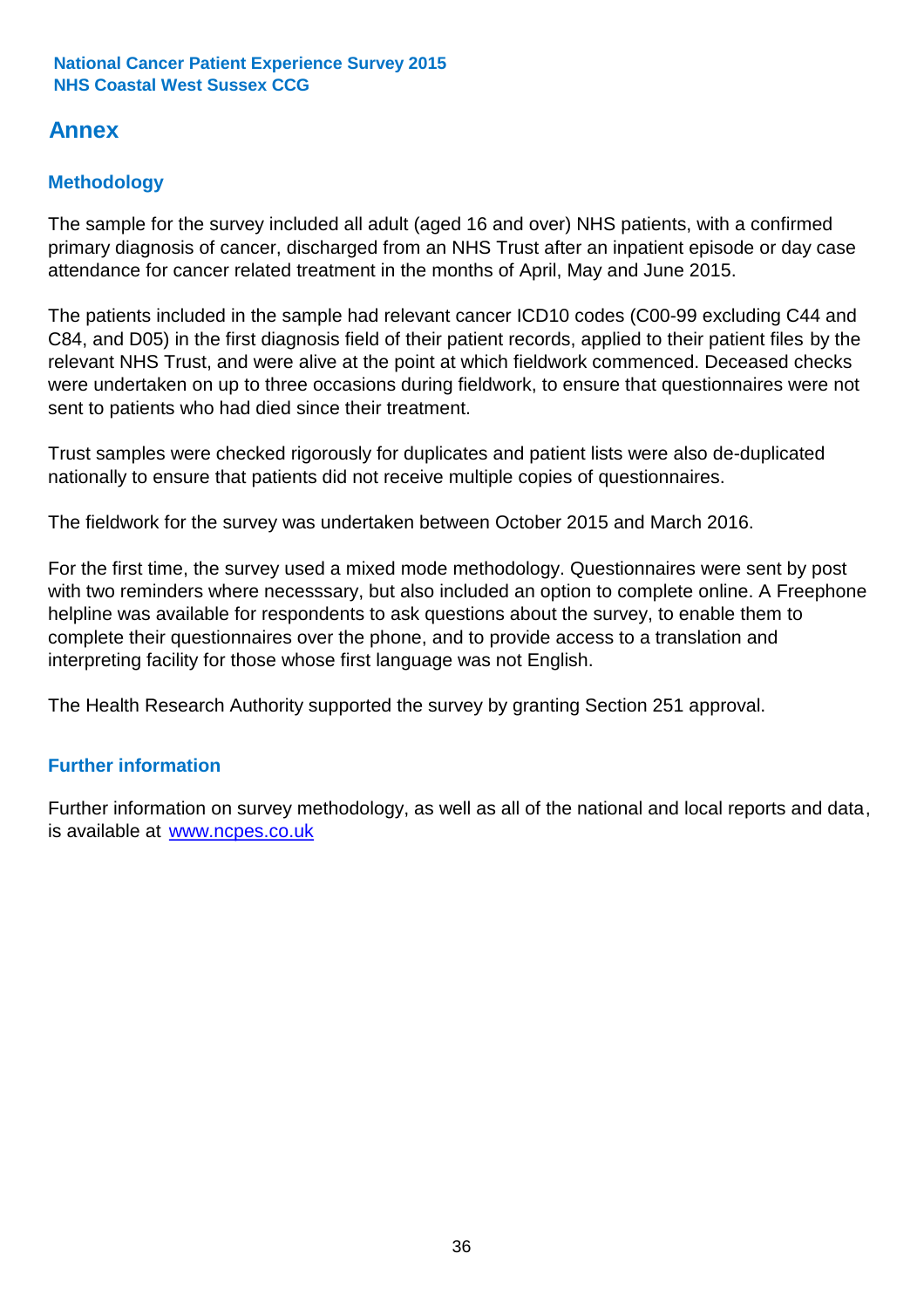# **Redevelopment of the 2015 survey**

A number of significant changes have been made to the National Cancer Patient Experience Survey in 2015:

- the length of the questionnaire has been reduced
- response options have been reviewed and changed to make them consistent throughout the survey
- some of the questions and / or answer options have been changed so that they are now in line with questions in other patient surveys (e.g. the Care Quality Commission national patient surveys), to improve comparability between them
- the topic areas within the questionnaire have been redesigned to capture the whole patient journey.

There are 50 questions in the questionnaire that relate directly to patient experience. Of these, 14 remain unchanged from previous years; and a further 21 have been slightly amended. We draw caution in directly comparing data from the 2015 survey to the findings of the previous CPES surveys, even for identical questions. Changes in the structure of the survey instrument (questionnaire) and also the administration of the survey (calendar period and length of time from sampling to field work start and completion) may influence nationwide averages, although these features will not greatly impact on relative comparisons (e.g. between patient groups or hospitals).

The other 15 questions are either new or substantially changed from previous years.

It is expected that there will be few, if any changes, to the questionnaire going forward so we will be able to compare the results year on year. Where changes are necessary they are expected to be for methodological reasons or to improve question reliability.

Another significant change in 2015 is that an online version of the questionnaire has been developed. The online version was developed to make the questionnaire more accessible for respondents. This may have an impact on the demographic characteristics of the respondents. This may be an improvement if previously underrepresented groups have responded. However, changes to the demographics of respondents may have implications on the overall results - and again, leads us to draw caution in directly comparing results with previous years.

# **Official Statistics**

The 2015 survey data has been published for the first time as Official Statistics. The 2015 survey data has been produced and published in line with the Code of Practice for Official Statistics.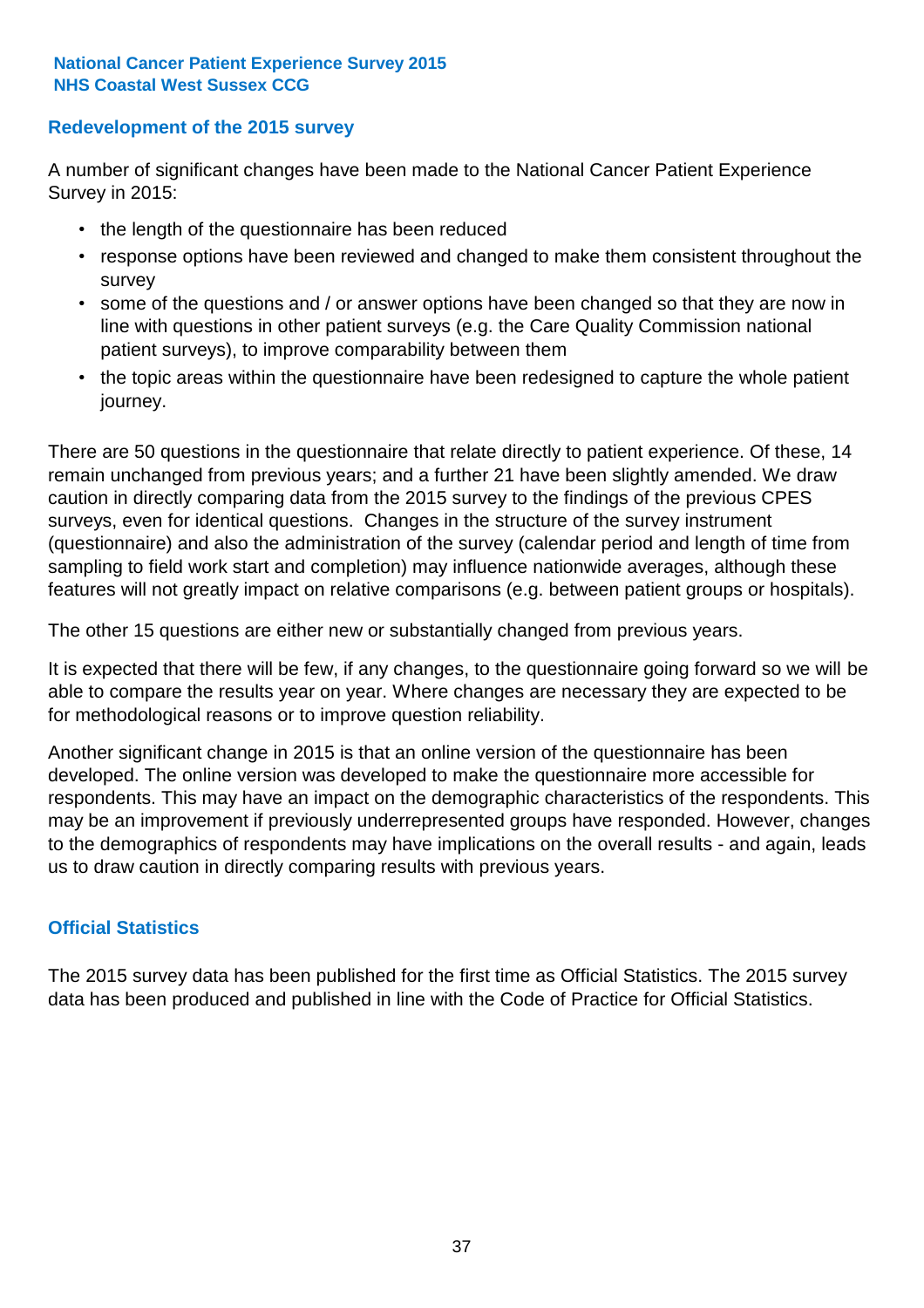# **Scoring methodologies**

49 of the 50 questions relating directly to patient experience have been summarised as the score of the percentage of patients who reported a positive experience. For example:

- question 6 asks: "Overall, how did you feel about the length of time you had to wait for your test to be done?". Responses have been recorded as positive only for those patients who selected the first option ("It was about right")
- question 11 asks: "When you were told you had cancer, were you given written information about the type of cancer you had?". Responses have been recorded as positive only for those patients who selected the first option ("Yes, and it was easy to understand").

Where options do not provide any information on positive/negative patient experience (e.g. "Don't know / can't remember"), they are excluded from the score.

The other question (question 59) asks respondents to rate their overall care on a scale of 0 to 10. Scores have been given as an average on this scale.

A copy of the 2015 questionnaire, marked up with all of these scoring conventions, is available at www.ncpes.co.uk

Further details on the scoring methodology can be found in the technical document for the survey, available at <u>www.ncpes.co.uk</u>

### **Case-mix adjustment**

For the first time in 2015, case-mix adjusted findings are being presented alongside unadjusted results for CCGs. Case-mix adjustment allows us to account for the impact that differing patient populations might have on results. By using the case-mix adjusted estimates we can obtain a greater understanding of how a CCG is performing given their patient population.

The factors taken into account in this case-mix adjustment are gender, age, ethnic group, deprivation, and tumour group.

For further details on case-mix adjustment, please refer to the technical document for the survey, available at www.ncpes.co.uk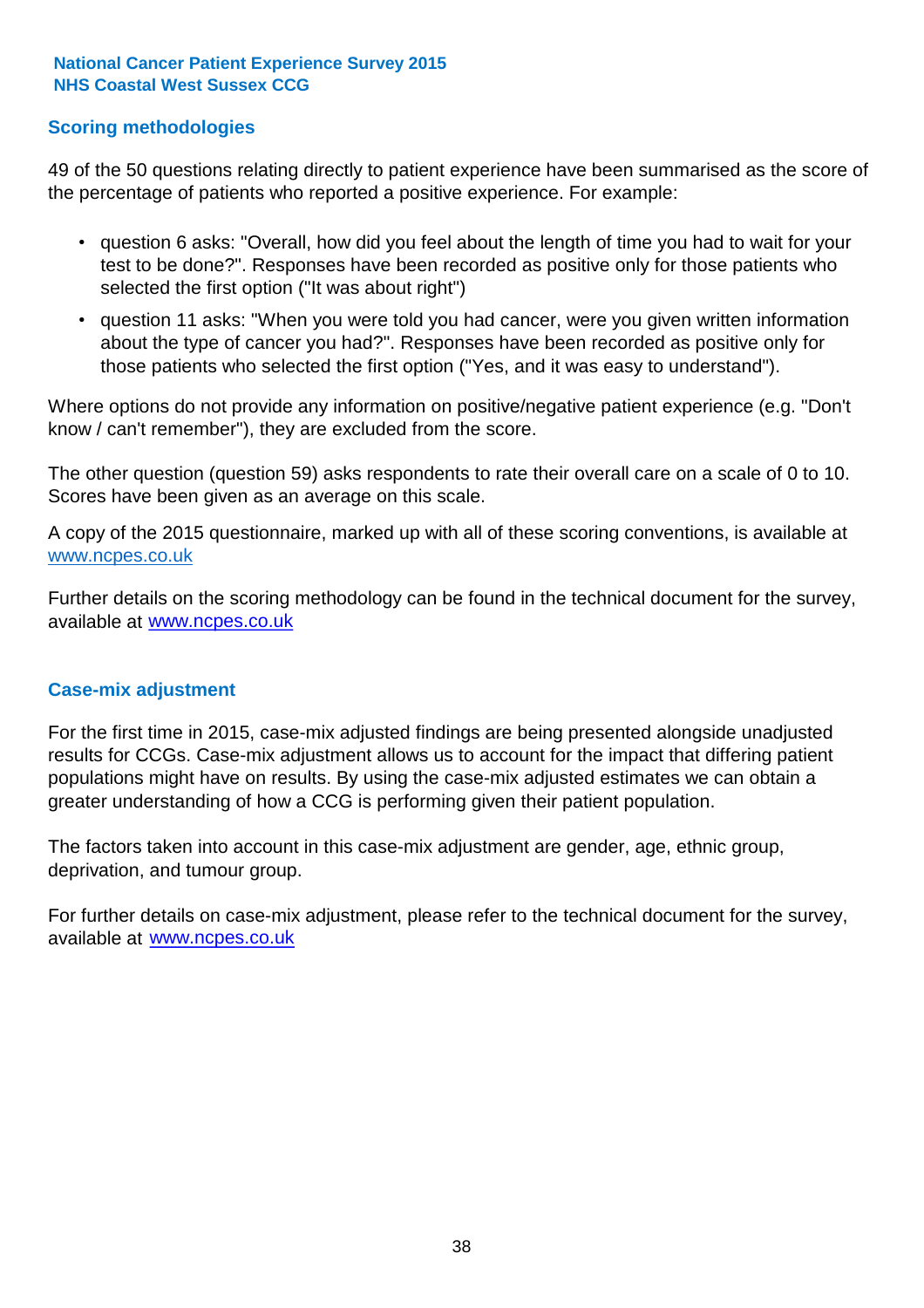# **Response Rates**

|                 | Sample<br><b>Size</b> | <b>Excluded</b> | Adjusted<br><b>Sample</b> | <b>Not</b><br>Returned   Refused | <b>Blank</b> | Completed | Response<br>Rate |
|-----------------|-----------------------|-----------------|---------------------------|----------------------------------|--------------|-----------|------------------|
| <b>National</b> | 116,991               | 8.719           | 108,272                   | 33,168                           | 3.918        | 71,186    | 66%              |
| <b>09G</b>      | .239                  | 90 <sub>l</sub> | 1,149                     | 303                              | 45           | 801       | 70%              |

### **Respondents by tumour group**

The tables below show the numbers of patients from each tumour group and the age and gender distribution of these patients.

| <b>Tumour Group</b>  | Number of<br>respondents* |
|----------------------|---------------------------|
| Brain / CNS          | $\overline{4}$            |
| <b>Breast</b>        | 175                       |
| Gynaecological       | 38                        |
| Colorectal / LGT     | 89                        |
| Lung                 | 45                        |
| <b>Skin</b>          | 33                        |
| Haematological       | 193                       |
| <b>Upper Gastro</b>  | 36                        |
| Other                | 41                        |
| Urological           | 58                        |
| Prostate             | 62                        |
| Sarcoma              | 6                         |
| <b>Head and Neck</b> | 21                        |

*\* These figures may not match the numerator for all questions in the 'Comparisons by tumour group' section of this report, because not all questions were answered by all respondents.*

# **Respondents by age and gender**

The questionnaire asked respondents to give their year of birth. This information has been amalgamated into 8 age bands. The age and gender distribution for the CCG was as follows:

|             | 16-24  | 25-34 | 35-44 | 45-54 | 55-64 | 65-74 | 75-84 | $85+$ | Total |
|-------------|--------|-------|-------|-------|-------|-------|-------|-------|-------|
| <b>Male</b> |        |       |       | 26    |       | 157   | 92    |       | 372   |
| Female      | ◠<br>ັ |       | 14    | 58    | 75    | 153   | 109   | 15    | 429   |
| Total       | 4      |       | 20    | 84    | 146   | 310   | 201   | 32    | 801   |